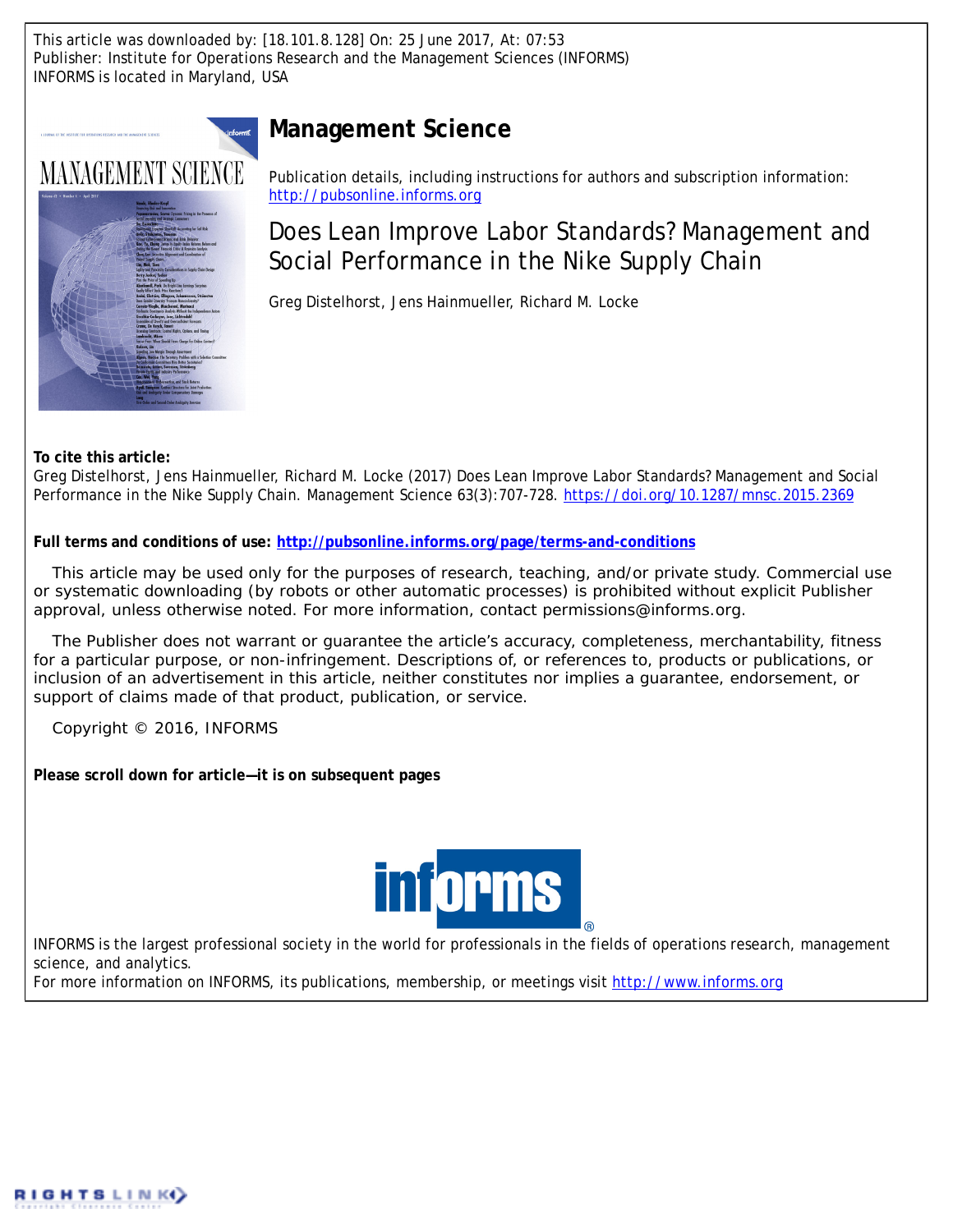# **Does Lean Improve Labor Standards? Management and Social Performance in the Nike Supply Chain**

#### **Greg Distelhorst,<sup>a</sup> Jens Hainmueller,<sup>b</sup> Richard M. Locke<sup>c</sup>**

**<sup>a</sup>** Saïd Business School, University of Oxford, Oxford OX1 1HP, United Kingdom; **<sup>b</sup>** Department of Political Science and Graduate School of Business, Stanford University, Stanford, California 94305; **<sup>c</sup>**Watson Institute for International Studies and Department of Political Science, Brown University, Providence, Rhode Island 02912

**Contact:** [greg.distelhorst@sbs.ox.ac.uk](mailto:greg.distelhorst@sbs.ox.ac.uk) (GD); [jhain@stanford.edu](mailto:jhain@stanford.edu) (JH); [richard\\_locke@brown.edu](mailto:richard_locke@brown.edu) (RML)

**Received:** January 19, 2014 **Revised:** September 18, 2014; March 27, 2015 **Accepted:** May 27, 2015 **Published Online in Articles in Advance:** March 25, 2016

**https://doi.org/10.1287/mnsc.2015.2369**

**Copyright:** © 2016 INFORMS

**Abstract.** This study tests the hypothesis that lean manufacturing improves the social performance of manufacturers in emerging markets. We analyze an intervention by Nike, Inc., to promote the adoption of lean manufacturing in its apparel supply chain across 11 developing countries. Using difference-in-differences estimates from a panel of more than 300 factories, we find that lean adoption was associated with a 15 percentage point reduction in noncompliance with labor standards that primarily reflect factory wage and work hour practices. However, we find a null effect on factory health and safety standards. This pattern is consistent with a causal mechanism that links lean to improved social performance through changes in labor relations, rather than improved management systems. These findings offer evidence that capability-building interventions may reduce social harm in global supply chains.

**History:** Accepted by Bruno Cassiman, business strategy. **Funding:** Funding for this project came from the MIT Sloan School of Management Dean's Innovation Fund and a grant from CREATe.org (Center for Responsible Enterprise and Trade). **Supplemental Material:** Data are available at [https://doi.org/10.1287/mnsc.2015.2369.](https://doi.org/10.1287/mnsc.2015.2369)

**Keywords: corporate social performance • global supply chains • lean manufacturing • human resource management • labor standards**

## **1. Introduction**

Corporate social performance has become an imperative in strategic management. As stakeholders have grown increasingly adept at pressuring firms surrounding the social impacts of their activities (Porter and Kramer [2006\)](#page-22-0), scholars have linked corporate social performance to a variety of positive outcomes, including improved access to finance (Cheng et al. [2014\)](#page-21-0), the ability to attract talented employees (Turban and Greening [1997,](#page-22-1) Bhattacharya et al. [2008\)](#page-20-0), increased recommendations from stock analysts (Luo et al. [2013\)](#page-21-1), and improved risk management (Koh et al. [2014\)](#page-21-2). Social performance is particularly important for firms transacting in foreign jurisdictions where their social license to operate may be subject to the influence of powerful local stakeholders (Kytle and Ruggie [2005,](#page-21-3) Henisz et al. [2014\)](#page-21-4).

<span id="page-1-0"></span>A wide variety of multinational enterprises including industry leaders in retail (Walmart, Target, Ikea), electronics (Apple, Microsoft, HP), toys (Mattel, Hasbro), soft drinks (Coca Cola), and the 10 most valu-able apparel brands<sup>[1](#page-20-1)</sup>—have responded by adopting compliance programs to enforce social standards in their global supply chains. The goal of these programs is to improve the social performance of upstream business partners, primarily in developing countries. They seek to address stakeholder concerns about the social impact of production and to reduce reputational risk for lead firms (Locke [2013\)](#page-21-5). Yet despite widespread adoption of social compliance programs, research has repeatedly shown that they yield only limited improvements in social performance (Barrientos and Smith [2007,](#page-20-2) Egels-Zandén [2007,](#page-21-6) Locke et al. [2007b,](#page-21-7) Lund-Thomsen et al. [2012\)](#page-21-8). Weak social compliance means that important labor, safety, and environmental standards are violated in the production of popular consumer goods, placing employees' health and economic well-being at risk. From the managerial perspective, ineffective compliance programs threaten corporate social performance and its associated benefits. Socially irresponsible practices in the supply chain expose lead firms to the risk of negative financial shocks associated with activist campaigns (King and Soule [2007\)](#page-21-9) and the disclosure of socially harmful behavior (Klassen and McLaughlin [1996,](#page-21-10) Flammer [2013\)](#page-21-11).

This article explores an alternative approach to improving social performance in global supply chains. We study the relationship between management practices and social performance among apparel manufacturers in emerging markets. The global apparel industry employs over 25 million in low- to middleincome countries (International Labour Organization [2005\)](#page-21-12) and represents an important entry point for developing countries to global trade in manufactures (Gereffi [1999\)](#page-21-13). Since 2008, Nike, Inc.—an international leader in the design and retail of athletic apparel,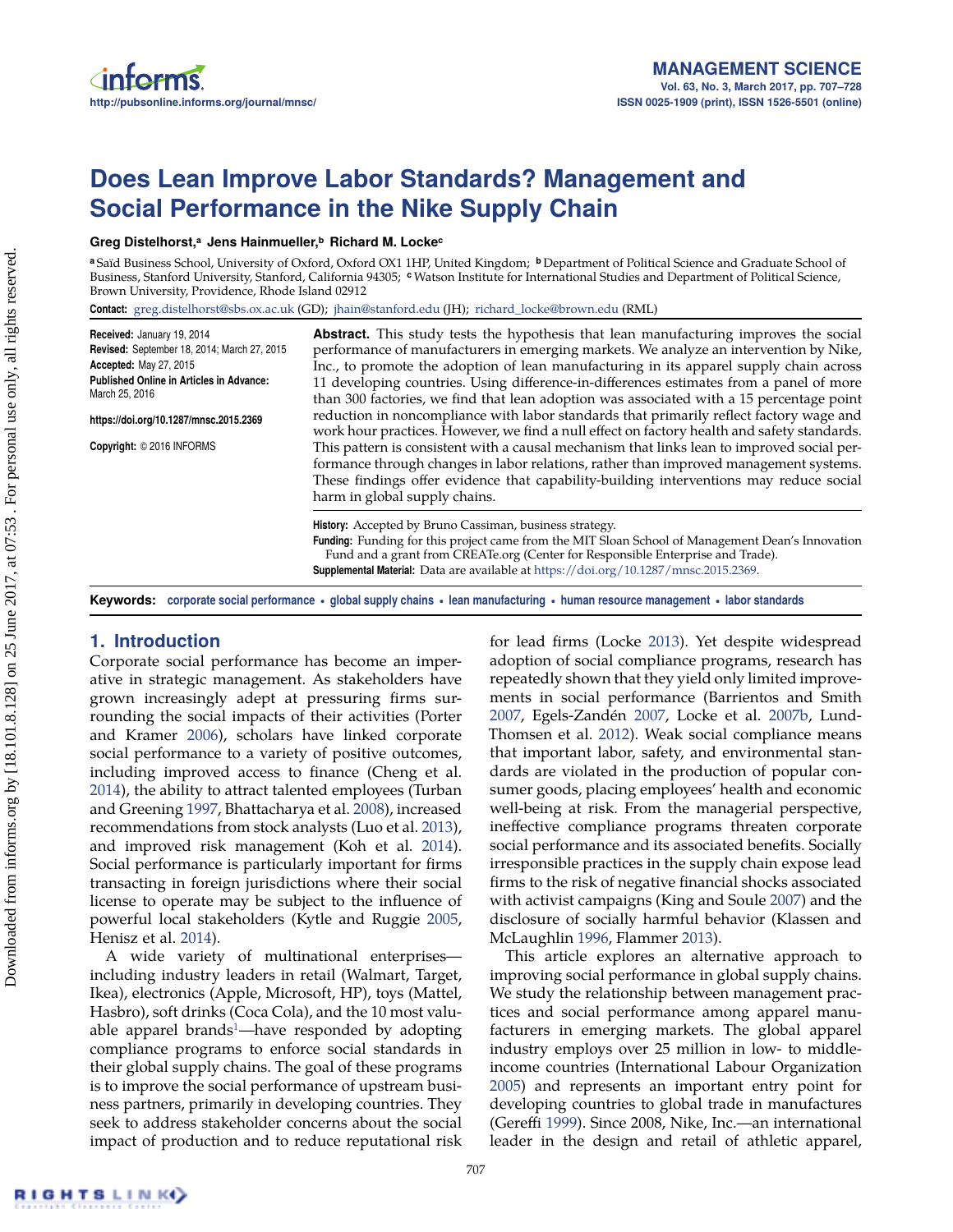footwear, and equipment—has promoted the adoption of lean manufacturing in its apparel suppliers. This program provided training in lean manufacturing to supplier management, encouraged the adoption of these management practices, and verified that supplier production lines satisfied a set of lean standards. Adoption of this production system required significant changes to the organization of production, worker participation, and management systems.

What are the effects of lean manufacturing on social performance? Although the proximal objectives of lean are to improve manufacturing performance, we hypothesize that replacing traditional manufacturing practices with lean will also result in improved social performance. We posit two mechanisms, which may operate in tandem, that link lean manufacturing to improved workplace standards. The labor relations mechanism holds that increased efforts to motivate and retain production workers under lean manufacturing result in improved terms of employment, such as wages and benefits. The management systems mechanism posits that new managerial capabilities lower the costs of complying with social performance standards.

We estimate the effects of lean on social performance using panel data from more than 300 factories across 11 developing countries between 2009 and 2013. Drawing on difference-in-differences estimates, we find that the lean intervention was associated with significant improvements in factory social performance. Adoption of lean manufacturing practices led to a 15 percentage point reduction in noncompliant labor grades.<sup>[2](#page-20-3)</sup> This finding is robust to alternative specifications, including controls for divergent labor market trends across countries, controls for increased monitoring and enforcement by Nike, and an examination of pretrends among the lean adopters. We estimate a modest effect on health, safety, and environmental compliance, but it is imprecisely estimated and more sensitive to specification choices. This pattern of improvements is consistent with the hypothesis that changes in labor relations associated with high-involvement work link lean to improved labor standards. We also find heterogeneity in workplace improvements by country; although the intervention significantly raised labor compliance in India and Southeast Asian countries, factories in China showed no improvement.

Our work contributes to a deeper understanding of how multinational strategy affects social outcomes in global markets in three ways. First, our findings represent the first quantitative evidence linking capability building to improved social performance in global production. Although a growing scholarly consensus affirms the importance of corporate social performance, major questions remain about how to achieve this performance in global production networks. Capability-building interventions are increasingly promoted by both global buyers and external stakeholders to improve supply chain social compliance (Oxfam [2010,](#page-22-2) Hurst et al. [2011\)](#page-21-14), but empirical evidence on their impact is limited and ambivalent, leading to calls for new empirical work (Lund-Thomsen and Lindgreen [2014\)](#page-21-15). Our examination of over 300 firms in 11 developing countries and our use of unit fixed effects for econometric identification allow us to improve both in terms of internal and external validity on previous research on management practices and social compliance, which has relied on small samples and cross-sectional analysis (Locke et al. [2007a\)](#page-21-16).

<span id="page-2-0"></span>Second, this study contributes new understanding about the social effects of modern management in globalized production. Various studies have documented the effects of lean and related high-performance work systems on business outcomes, including productivity (MacDuffie [1995,](#page-21-17) Dunlop and Weil [1996,](#page-21-18) Ichniowski et al. [1997\)](#page-21-19), product quality (MacDuffie [1995,](#page-21-17) Bloom et al. [2013\)](#page-21-20), and financial performance (Huselid [1995\)](#page-21-21). However, research on the social consequences of lean has focused on wages and worker motivation (Appelbaum [2000,](#page-20-4) Cappelli and Neumark [2001,](#page-21-22) Osterman [2006\)](#page-22-3) or environmental performance (King and Lenox [2001\)](#page-21-23) in advanced economies. We instead study lean's effect on compliance with workplace social standards, which include wages and benefits but also encompass a broader set of practices intended to protect employees and local communities. By investigating this relationship among manufacturers in emerging markets, we contribute to a debate on the effects of lean in the developing world. Some research suggests that pressures to adopt lean manufacturing and develop fast turnaround capabilities have led to a deterioration of working conditions in emerging market suppliers. Managers lacking the resources to effectively implement modern manufacturing systems shift the costs of flexible production onto the workforce in the form of longer hours, lower wages, and more precarious employment (Dhanarajan [2005,](#page-21-24) Raworth and Kidder [2009\)](#page-22-4). However, these claims have yet to be subjected to quantitative hypothesis testing. Our findings offer evidence that lean manufacturing can be meaningfully implemented in the context of export manufacturing in emerging markets and that its adoption yields benefits for social performance, linking economic upgrading to social upgrading in global supply chains (Barrientos et al. [2011\)](#page-20-5). Most importantly, because these management practices stand to benefit buyers, suppliers, and workers, lean capability building promises greater sustainability than traditional social compliance programs.

Finally, these findings suggest a strategy for reconciling tension between the market imperatives of modern supply chain management and social performance. Contemporary sourcing strategies such as competitive costing, reduced lead times, and smaller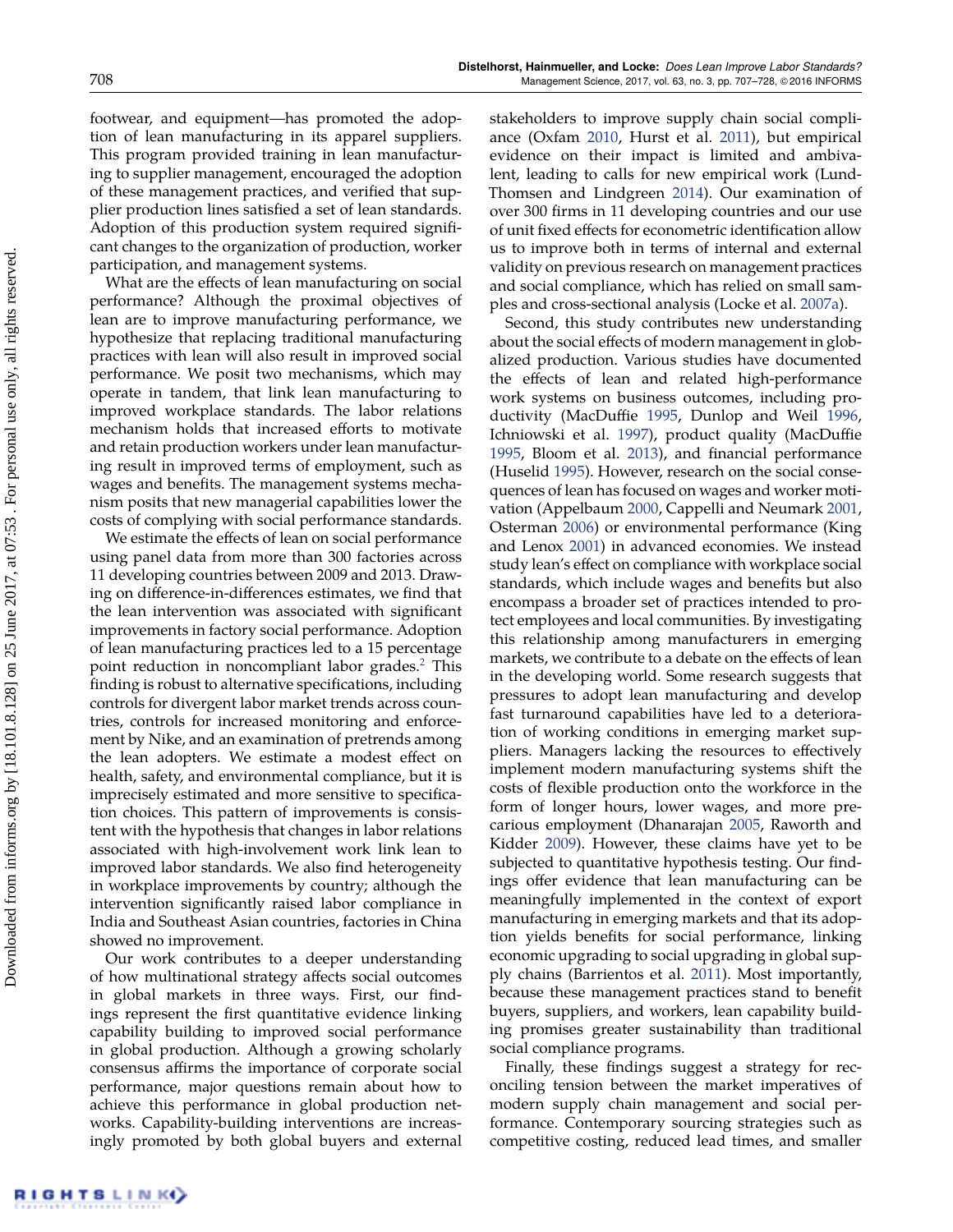order sizes shift risks onto suppliers and their workforces, thereby undermining key goals of social compliance programs (Dhanarajan [2005,](#page-21-24) Barrientos [2013,](#page-20-6) Riisgaard [2009,](#page-22-5) Locke [2013\)](#page-21-5). The global apparel industry, where contemporary sourcing practices have been argued to be particularly deleterious to labor outcomes (Anner et al. [2012\)](#page-20-7), is a key case for addressing the tension between sourcing strategy and supplier social outcomes. A major goal of the intervention we study was to improve supplier capabilities to deal with sourcing trends toward smaller orders and more rapid turnaround. We show that adopting management systems to meet these demands also led to improved social outcomes. Our results suggest that contemporary trends in supply chain strategy need not depress working conditions so long as emerging market manufacturers possess appropriate management capabilities. At the same time, we show that promoting the adoption of new management practices is a major undertaking. In the case we examine, it involved securing multiyear commitments of support from supplier leadership, establishing a dedicated training facility, and engaging intensively with suppliers' operations personnel.

In the following section, we introduce supply chain social compliance programs and the challenges of aligning business practice with social performance goals in global production. We proceed to describe Nike's intervention to promote lean manufacturing, developing our hypothesis that lean manufacturing will yield improved workplace standards. After describing our data and empirical strategy, we present our main finding: lean adoption produced a substantial reduction in poor compliance grades associated with wage and work hours violations. The final section discusses the limitations of this study and implications for future research and management practice.

# **2. Managing Social Performance in Global Production**

Global supply chains link thousands of firms across multiple political and economic boundaries. The diffusion of global supply chains in an array of different industries—including apparel, electronics, footwear, food, toys, and others—has provided developing countries with needed investment, employment, technology, and access to international markets. At the same time, the social and environmental consequences of this pattern of economic development have provoked controversies over the role of global buyers and their local suppliers, often seen as exploiting low wages and regulatory laxity to produce low-cost goods at the expense of workers' welfare. As publicized by activists and social movements (Harrison and Scorse [2010,](#page-21-25) King and Pearce [2010\)](#page-21-26), child labor, hazardous working conditions, excessive working hours, and poor wages plague many workplaces in the developing world (Verité [2004,](#page-22-6) Pruett et al. [2005,](#page-22-7) Connor and Dent [2006,](#page-21-27) Kernaghan [2006\)](#page-21-28). These revelations create scandal and embarrassment for the global companies that source from these factories and farms.

In the absence of a strong system of global justice (Cohen and Sabel [2006\)](#page-21-29) and given the limited ability (perhaps willingness) of many national governments to enforce their own regulations, an array of actors including transnational NGOs (Keck and Sikkink [1998,](#page-21-30) Seidman [2007\)](#page-22-8), global corporations and industry associations (Haufler [2001,](#page-21-31) Bartley [2007,](#page-20-8) O'Rourke [2003,](#page-22-9) Ruggie [2008,](#page-22-10) Reich [2007\)](#page-22-11), and some developed country governments (Bartley [2007\)](#page-20-8)—began to promote private initiatives aimed at establishing and enforcing labor and environmental standards in global supply chains. We refer to these initiatives as forms of private regulation (Vogel [2008,](#page-22-12) [2010\)](#page-22-13).

The prevalent model of private regulation involves establishing supply chain "Codes of Conduct." In theory, these standards are enforced on upstream suppliers through private audits and the threat of withholding orders from noncompliant factories. However, a decade of research has demonstrated the limitations of this strategy for enforcing labor standards. Notwithstanding years of effort and significant investments by global corporations in developing more comprehensive monitoring tools, hiring growing numbers of internal compliance specialists, conducting thousands of factory audits, and working with external consultants and NGOs, working conditions and labor rights have improved among some supplier factories but have stagnated or even deteriorated in many others (Locke [2013\)](#page-21-5). Although pressure generated by antisweatshop campaigns has improved wages in some cases (Harrison and Scorse [2010\)](#page-21-25), the scholarly literature on private regulation has generally found persistent noncompliance in a variety of workplace standards (Barrientos and Smith [2007,](#page-20-2) Egels-Zandén [2007,](#page-21-6) Locke et al. [2007a\)](#page-21-16). Despite private initiatives to equalize minimum workplace standards across countries, domestic regulatory institutions and civil society remain key predictors of social compliance in global supply chains (Distelhorst et al. [2014,](#page-21-32) Toffel et al. [2015\)](#page-22-14).

One important critique of these programs is that they decouple compliance activities from core business practices and thereby limit their impact on supplier social performance. When needs for external legitimacy diverge from market demands, firms may design compliance regimes that conflict with other business processes, a decoupling that has been observed in other corporate ethics regimes (Weaver et al. [1999,](#page-22-15) MacLean and Behnam [2010\)](#page-21-33). Within the global buyers that implement compliance programs, sourcing decisions are often decoupled from the enforcement of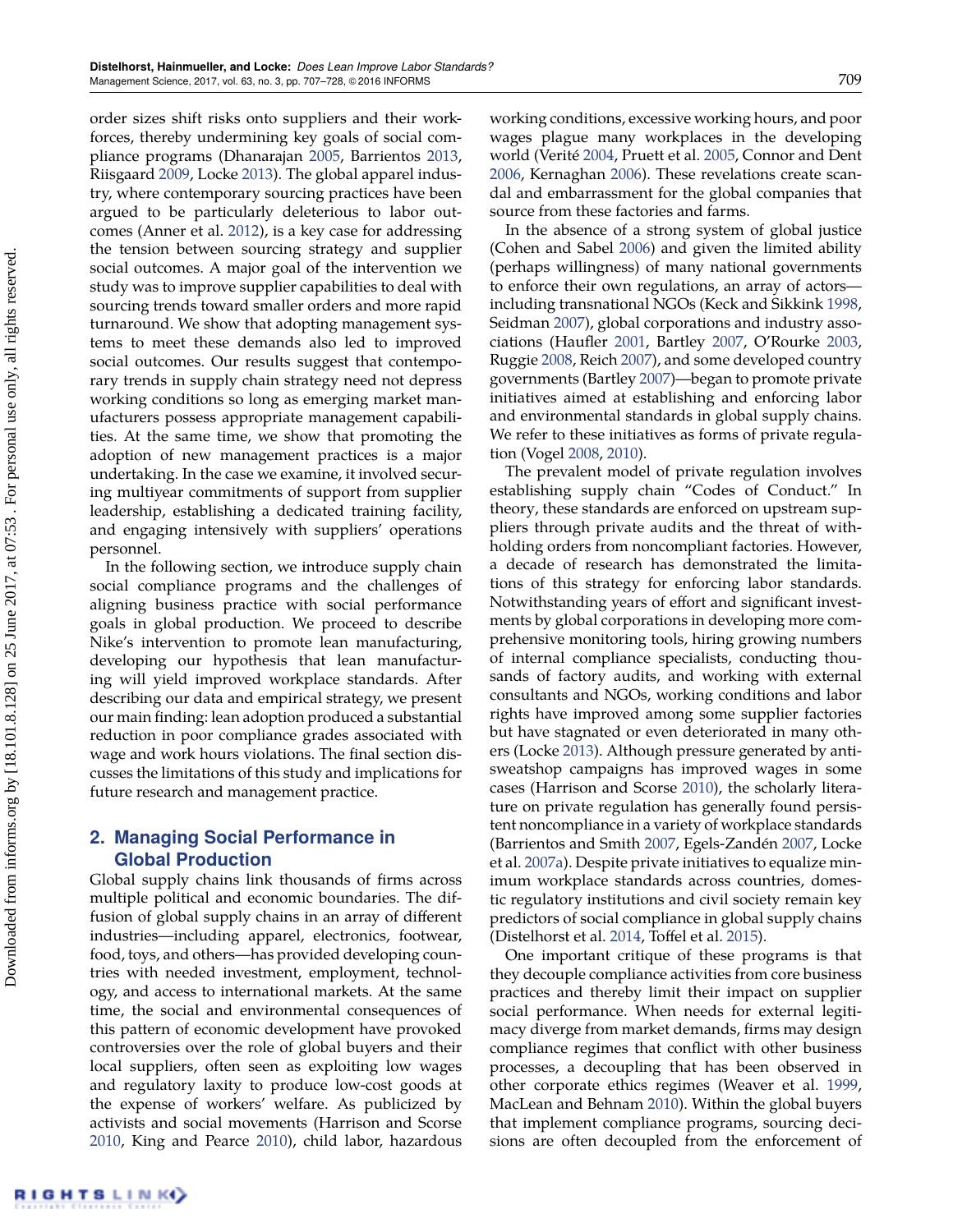private regulation, resulting in tension between these two functions. It is not uncommon to hear complaints from social compliance managers that their mission is not taken seriously by their colleagues in purchasing departments (Harney [2008,](#page-21-34) p. 213). For their part, suppliers complain that, despite lip service paid to ethical compliance, sourcing decisions appear to remain guided by traditional business considerations, such as price, quality, or turnaround (Ruwanpura and Wrigley [2011\)](#page-22-16). Some buyers have publicly acknowledged that their own sourcing practices—including the proliferation of styles, last-minute order changes, poor forecasting, and overloading supplier capacity—contribute to the very social performance problems that compliance programs attempt to remediate (Nike, Inc. [2012,](#page-22-17) Locke [2013\)](#page-21-5).

In light of the limitations of private regulation, we study a supply chain intervention that focuses on developing the management capabilities of suppliers, rather than enforcing standards through sourcing decisions. The immediate goal of capability building is not to monitor and incentivize socially responsible behavior, but rather to change suppliers' day-to-day managerial practices in ways that may also support improved social performance. Capability building for social performance has been pursued across a variety of industries (Locke [2013\)](#page-21-5), but claims of impact have yet to be subjected to quantitative hypothesis testing. The following section describes Nike's lean capabilitybuilding initiative and the opportunity it provided to test whether such interventions improve social performance in global production.

# <span id="page-4-0"></span>**3. Lean Capability Building in the Nike Supply Chain**

<span id="page-4-1"></span>Facing supply chain challenges in delivery time, product quality, and workplace conditions, in the late 1990s, Nike began a search for management interventions for its supply base.<sup>[3](#page-20-9)</sup> The Toyota Production System (Ohno [1988,](#page-22-18) Womack et al. [1991\)](#page-22-19) was selected for emulation, and a Toyota consultant was hired to adapt lean concepts to footwear manufacturing. In 2002, Nike secured commitments from long-term footwear suppliers to implement the lean management and production system it had developed, and a dedicated training center was established in 2004 to train both factory managers and Nike staff. By May 2011, 80% of Nike's footwear suppliers had committed to adopting the new system.

Lean concepts have been widely studied and applied without a clear consensus on the definition of lean production (Shah and Ward [2007\)](#page-22-20). In this study, we characterize the Nike production system as "lean" by reference to common goals and features in lean systems described by key works in the literature. The features of the Nike system (described in Table [1\)](#page-5-0) included identifying the core value stream and orienting production around this concept; balancing production processes using takt time (i.e., the available time for production divided by consumer demand); eliminating waste through the reduction of inventory buffers and works in progress; increasing operator participation in quality control and problem solving for continuous improvement; and improving operational stability with 5S, standardized work, and visual management techniques (Womack and Jones [1996,](#page-22-21) MacDuffie [1995,](#page-21-17) Shah and Ward [2003\)](#page-22-22).

Nike reported business performance gains associated with its lean intervention in footwear, including increased productivity, reduced defect rates, and reduced lead times for both delivery and the introduction of new models (Nike, Inc. [2012\)](#page-22-17). If these practices improved productivity and quality, why did manufacturers require outside intervention to adopt them? In fact, management practices associated with inferior organizational performance are relatively widespread even in advanced industrial economies (Bloom and Van Reenen [2007\)](#page-21-35). The adoption of new management practices is not fully explained by superiority in efficiency. It is instead constrained by prevailing intellectual dispositions, preexisting assumptions about human behavior, institutional conformity, and asymmetries between visible costs versus hard-to-measure benefits (Guillén [1994,](#page-21-36) Pfeffer [2007\)](#page-22-23). Implementing modern management systems like lean also requires knowledge that may be difficult to acquire in developing countries (Bloom et al. [2013\)](#page-21-20). For these reasons, supply chain capability building is neither unusual nor unique to Nike. Its lean program resembles wellknown initiatives to develop supplier capabilities by Toyota, Honda, and other automakers (Sako [2004\)](#page-22-24).

The perceived success of the footwear program led Nike to expand the lean program to its apparel supply chain, which is the subject of our study. The global apparel industry employs tens of millions of workers in the developing world (International Labour Organization [2005\)](#page-21-12) and has traditionally offered opportunities for developing countries to integrate with global production networks (Gereffi [1999\)](#page-21-13). As of November 2015, Nike contracted with 396 apparel factories across 40 countries, employing over 370,000 workers.[4](#page-20-10)

<span id="page-4-2"></span>The first wave of lean adopters came from Nike's Apparel Manufacturing Leadership Forum, a group of strategic manufacturing partners with long-term relationships to Nike. Subsequent waves of lean-adopters were nominated by Nike Apparel Liaison Office directors. Senior management from invited suppliers were initially brought to the footwear training center in Vietnam and introduced to the Nike lean production system. All invitees accepted Nike's offer to receive training and agreed to implement the system in their own plants. In general, the factories receiving the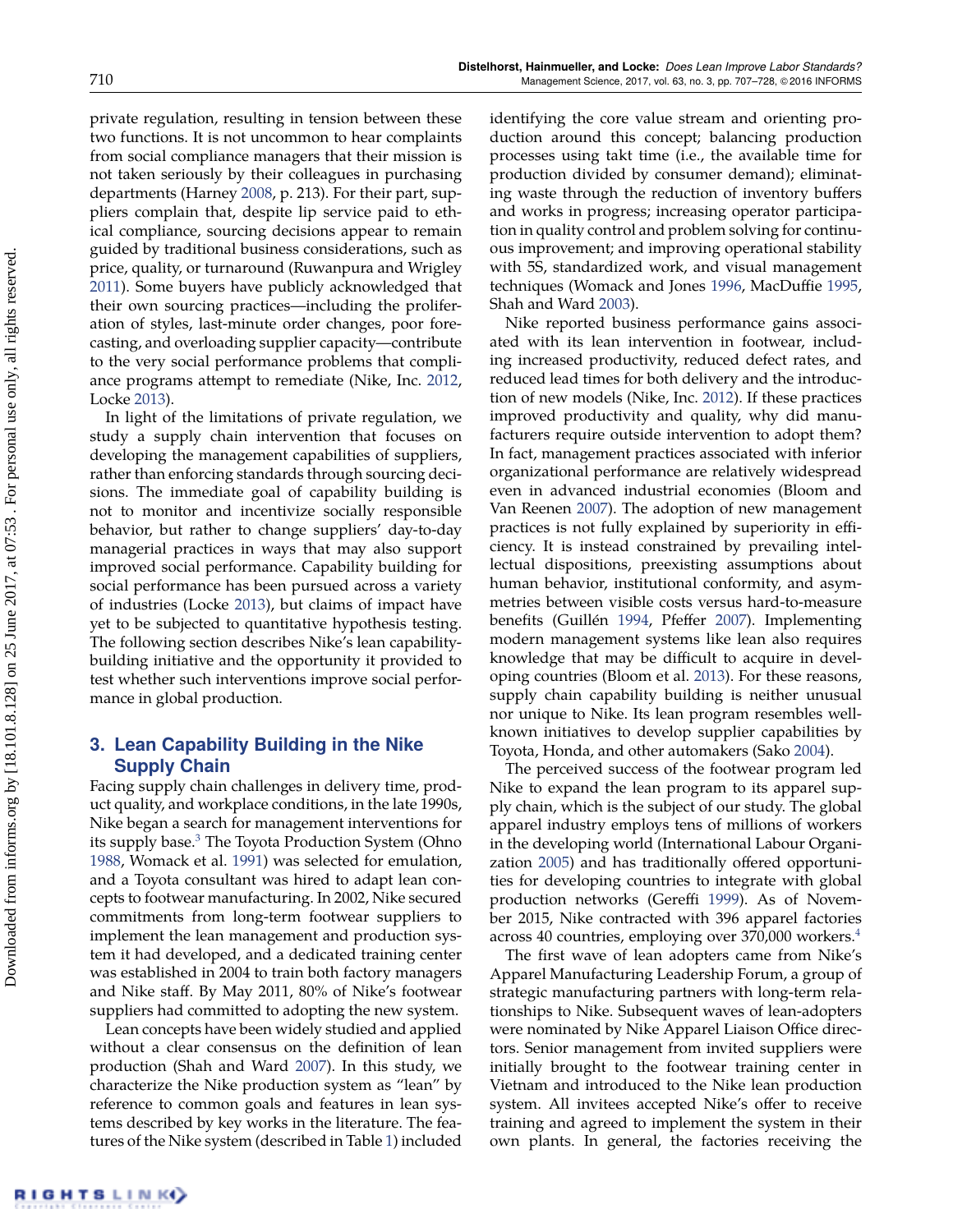#### <span id="page-5-0"></span>**Table 1.** Minimum Definitions of Nike Lean Production System (Apparel Manufacturing)

| 1. Connect or link at least one<br>process to the core value<br>stream                    | Before lean, almost all apparel factories had physically disconnected sewing, ironing, and packing,<br>with high inventory buffers between each process. Connecting processes to the core value stream<br>(sewing, in apparel factories) means physically moving operators and machines into the line, with<br>process cycle time balanced to the line takt time. In practice, most apparel factories chose to connect<br>ironing and packing at the end of each sewing line.                                                                                                                                                                                             |
|-------------------------------------------------------------------------------------------|---------------------------------------------------------------------------------------------------------------------------------------------------------------------------------------------------------------------------------------------------------------------------------------------------------------------------------------------------------------------------------------------------------------------------------------------------------------------------------------------------------------------------------------------------------------------------------------------------------------------------------------------------------------------------|
| 2. Control inventory via flow<br>racks, kanbans, and pull<br>systems                      | Flow racks allow for easy retrieval of inventory on a first-in-first-out basis; kanbans are cards used to<br>signal the start and end of production. Both tools support pull systems, which drive production by<br>demand at the end of the process and reduce waste by eliminating inventory that would ordinarily<br>build up in the value stream to absorb variability in production processes.                                                                                                                                                                                                                                                                        |
| 3. Utilize an Andon system to<br>signal problems in the line                              | The Andon system allows production team members to quickly signal production problems to the<br>entire team. Suppliers must adopt a visual system (e.g., colored flag, card, or digital signboard) to<br>signal problems, such as production defects, machine malfunctions, or an operator's need for relief.<br>Depending on the problem, activating the Andon may temporarily stop production while the<br>problem is addressed.                                                                                                                                                                                                                                        |
| 4. Track appropriate metrics for<br>safety, quality, delivery, and<br>cost                | The minimum definition requires collection of these key performance indicators. Suppliers are<br>expected to use these measures to track their performance and drive improvements in the value<br>stream.                                                                                                                                                                                                                                                                                                                                                                                                                                                                 |
| 5. Use in-station quality<br>inspection                                                   | The concept of not accepting, making, or passing on a defect is introduced to the line. Operators are<br>asked to self-inspect their own output rather than depend on end-of-line inspection.                                                                                                                                                                                                                                                                                                                                                                                                                                                                             |
| 6. Utilize standard work in the<br>core value stream                                      | Standardized work involves specifying standards for the rate of production (takt time), required<br>inventory, and sequence of operator actions. These are written on worksheets located at each work<br>station.                                                                                                                                                                                                                                                                                                                                                                                                                                                         |
| 7. Show evidence of 5S and visual<br>management                                           | 5S (sorting, setting, shining, standardizing, and sustaining) ensures operational stability by<br>eliminating waste from the work environment. Sorting removes nonessential tools and materials<br>from the workspace. Setting arranges the workers, parts, and materials to minimize waste as<br>value-added tasks are performed. Shining maintains the cleanliness of the workstation and its<br>usability by subsequent operators. Standardizing and sustaining refer to the institutionalization of<br>these practices. Visual management techniques include signs, shadow boards, tape to mark<br>walkways and production areas, and colors to indicate performance. |
| 8. Manage the core value stream<br>as a single entity rather than<br>individual processes | Before lean adoption, each production process was managed by separate supervisors. Once ironing<br>and packing are connected to the end of sewing lines, a single supervisor would be responsible for<br>all processes in that line and the final output.                                                                                                                                                                                                                                                                                                                                                                                                                 |

*Note.* Nike personnel certified lean production lines in apparel factories by evaluating the adoption of these eight practices.

intervention were larger plants with preexisting sourc-ing relationships to Nike.<sup>[5](#page-20-11)</sup>

<span id="page-5-1"></span>The first group of apparel suppliers committed to the Nike lean program in 2007 and began meeting to discuss lean concepts and receive limited training. A full training curriculum was offered starting in 2009 at the newly opened Apparel Innovation and Training Center in Sri Lanka. The program trained supplier managers to oversee the lean transformation of their factories. The training program worked on a self-funding model that involved significant commitment from suppliers. Participating factories sent managers to the Sri Lanka training center for eight weeks and paid tuition to cover program costs.[6](#page-20-12) The training center was located inside an active apparel supplier, which allowed trainees to observe and to practice what they learned in a lean manufacturing environment. After completing the program, trainees worked with a Nike manager to develop a rollout strategy for their home factories. They began by establishing a pilot line and pursuing one element of the transformation, adding new elements until all were adopted and stabilized.

<span id="page-5-2"></span>After suppliers completed this reorganization of production lines, Nike personnel visited the plant to observe progress and to certify that the lines possessed the core elements of lean production. Their minimum definition of "lean" covered eight features, summarized in Table [1.](#page-5-0) The production line must connect or link at least one process to the core value stream; control inventory via flow racks, kanbans, and pull systems; use an Andon system to signal problems in the line; track appropriate metrics for safety, quality, delivery, and cost; use in-station quality inspection; use standardized work; show evidence of 5S and visual management; and manage the core value stream as a single entity rather than individual processes. In addition to these criteria, Nike personnel also looked for managerial understanding of these processes and the use of takt time and cycle time to organize production. These practices include key elements of the Toyota Production System (Monden [2012,](#page-22-25) Womack et al. [1991\)](#page-22-19) and many that appear in studies of modern manufacturing management, including techniques of inventory control, processes to support quality improvement, and the collection and analysis of performance indicators (Bloom et al. [2013,](#page-21-20) Bloom and Van Reenen [2007\)](#page-21-35).

#### **3.1. Hypothesized Mechanisms Linking Lean to Social Performance**

The intervention described in Table [1](#page-5-0) primarily sought to transform the organization of production, rather than to raise workplace labor, health, and environmental standards. Although lean manufacturing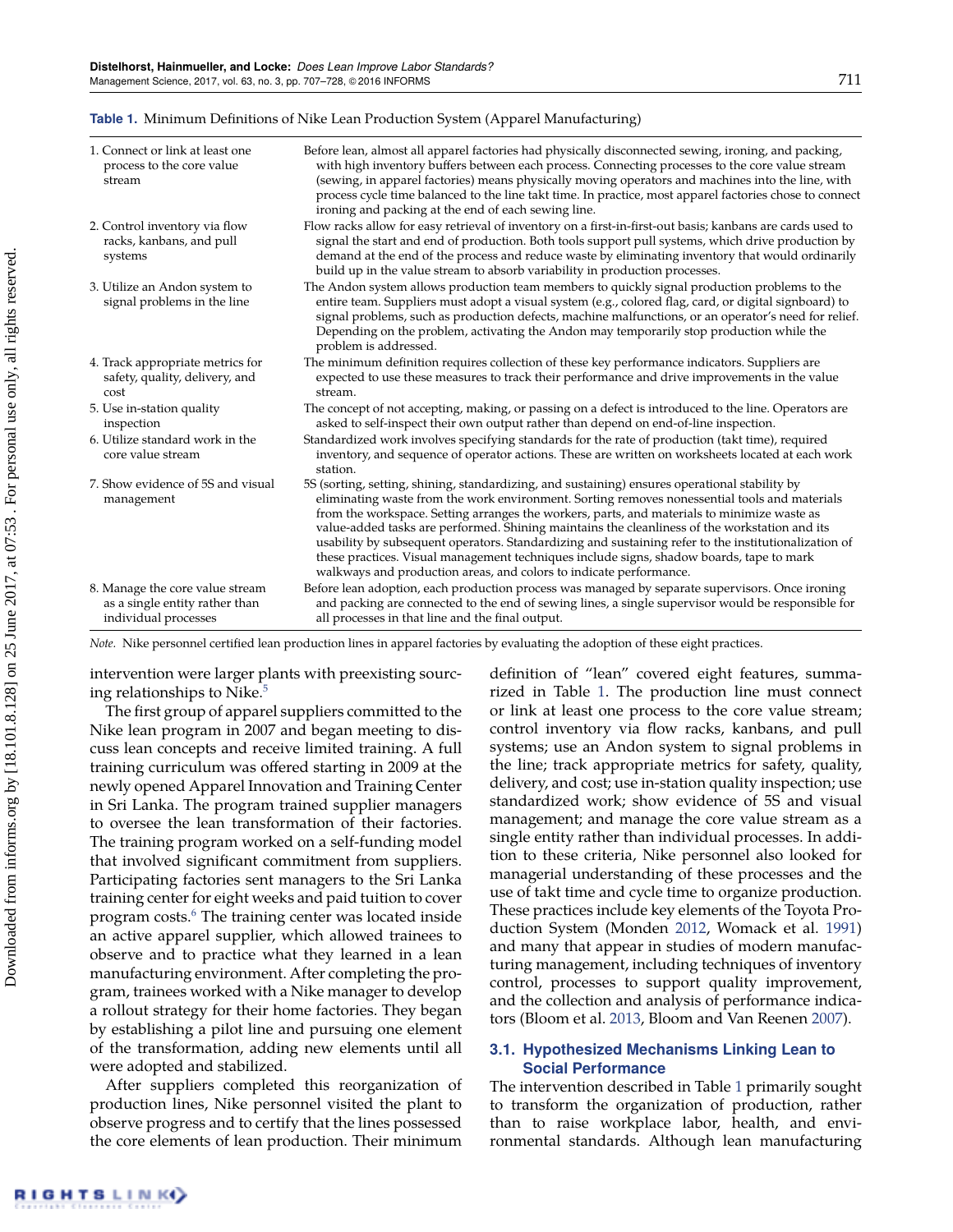emphasizes the importance of trust and respect in the workplace (Monden [2012\)](#page-22-25), Nike's lean program did not train suppliers on meeting social standards nor raise social performance demands beyond those applied to other suppliers. Nonetheless, there are theoretical reasons to expect that lean manufacturing may lead to improved factory social performance. Drawing on previous research we posit two such mechanisms, one stemming from changes in labor relations and the other from new management systems.

<span id="page-6-0"></span>The first hypothesized mechanism involves increased employee involvement and its effect on labor relations. Lean manufacturing systems, including Nike's, include elements of high-involvement work: workers possess increased skills and knowledge, the opportunity to use those skills and knowledge, and the motivation to do so (Bailey et al. [2001\)](#page-20-13). Lean involves more decentralized decision making, giving workers responsibility for a wider range of tasks than in traditional mass production $^7$  $^7$  (Appelbaum [2000,](#page-20-4) MacDuffie [1995\)](#page-21-17). Workers in lean systems integrate quality inspection into production work, suggest process improvements, and are more likely to engage in multiple production operations (Berg et al. [1996,](#page-20-15) Dunlop and Weil [1996\)](#page-21-18). In the Nike system, workers were trained to conduct in-station quality inspection and to communicate problems to supervisors and coworkers. They were also trained to halt production upon discovering major quality problems. Workers also became responsible for cleaning and arranging their workstations according to the 5S demands. These were significant new responsibilities in comparison to the routinized tasks of traditional mass production.

Increased levels of worker involvement may lead to improved workplace standards through two channels. First, motivating discretionary effort is key to unlocking the performance benefits of high-involvement work systems (MacDuffie [1995,](#page-21-17) Becker and Huselid [1998,](#page-20-16) Appelbaum [2000\)](#page-20-4). Whereas individual efficiency under traditional mass production can be incentivized through piece-rate compensation, in high-involvement work systems, "[w]orkers will only contribute their discretionary effort to problem-solving if they believe that their individual interests are aligned with those of the company, and that the company will make a reciprocal investment in their well-being" (MacDuffie [1995,](#page-21-17) p. 201). This may involve raising incentives to reward performance either individually or collectively (e.g., based on the quality or on-time delivery performance of the entire line). Alternatively, managers may pay an efficiency wage premium to motivate difficult-to-observe dimensions of employee effort (Appelbaum [2000,](#page-20-4) Bailey et al. [2001\)](#page-20-13). Second, high-involvement work requires increased firm investments in employee human capital. High-involvement work systems require production workers to acquire skills that were not required in traditional mass production, including both technical and interpersonal skills (Cappelli and Rogovsky [1994\)](#page-21-37). Firm-led employee training programs are therefore a key element of high-involvement work systems (MacDuffie [1995,](#page-21-17) Ichniowski et al. [1997,](#page-21-19) Becker and Huselid [1998\)](#page-20-16). Increased need for training in high-involvement work systems increases the costs of worker turnover; the more employers invest in workers, the more costly it is when workers leave the firm (Cappelli and Rogovsky [1994,](#page-21-37) MacDuffie [1995\)](#page-21-17). Thus, managers may improve terms of employment in order to improve employee retention, a major challenge in many emerging market manufacturers.

The key empirical prediction of the labor relations mechanism—whether it passes through the need to motivate discretionary effort or to retain skilled employees—is an increase in wages and nonwage benefits. In addition, other working conditions that influence worker motivation and satisfaction may improve as well, such as total work hours, noise and temperature on the shop floor, and sanitation in worker dormitories. Consistent with these predictions, several studies of U.S. firms show that high-involvement work systems are associated with increased employee compensation (Appelbaum [2000,](#page-20-4) Bailey et al. [2001,](#page-20-13) Cappelli and Neumark [2001,](#page-21-22) Osterman [2006\)](#page-22-3). The labor relations mechanism holds that lean will raise labor standards for similar reasons.

An alternative mechanism is that management systems associated with lean manufacturing reduce the marginal cost of complying with certain labor, health, and environmental standards (King and Lenox [2001\)](#page-21-23), even if labor relations remain largely unchanged. In addition to changes to workers' role in production, lean emphasizes the development of process improvement capabilities (Womack et al. [1991\)](#page-22-19). These modern management techniques are not widely diffused in emerging markets (Bloom and Van Reenen [2007\)](#page-21-35). If noncompliance with certain workplace standards is the result of flawed management processes, lean may provide the tools to correct those processes to ensure compliance. Examples include the absence of processes to appropriately label and store hazardous chemicals or ineffective inventory management that leads to obstruction of emergency exits. Improved production planning and reduced cycle time (Dunlop and Weil [1996,](#page-21-18) Appelbaum [2000\)](#page-20-4) may also reduce pressure on worker overtime to meet delivery deadlines (Locke et al. [2009\)](#page-21-38). By introducing improved systems of process improvement, industrial hygiene, and production planning, lean may reduce the costs of remediating these violations of workplace standards. Consistent with this account, previous research on U.S. firms finds that the adoption of lean manufacturing is associated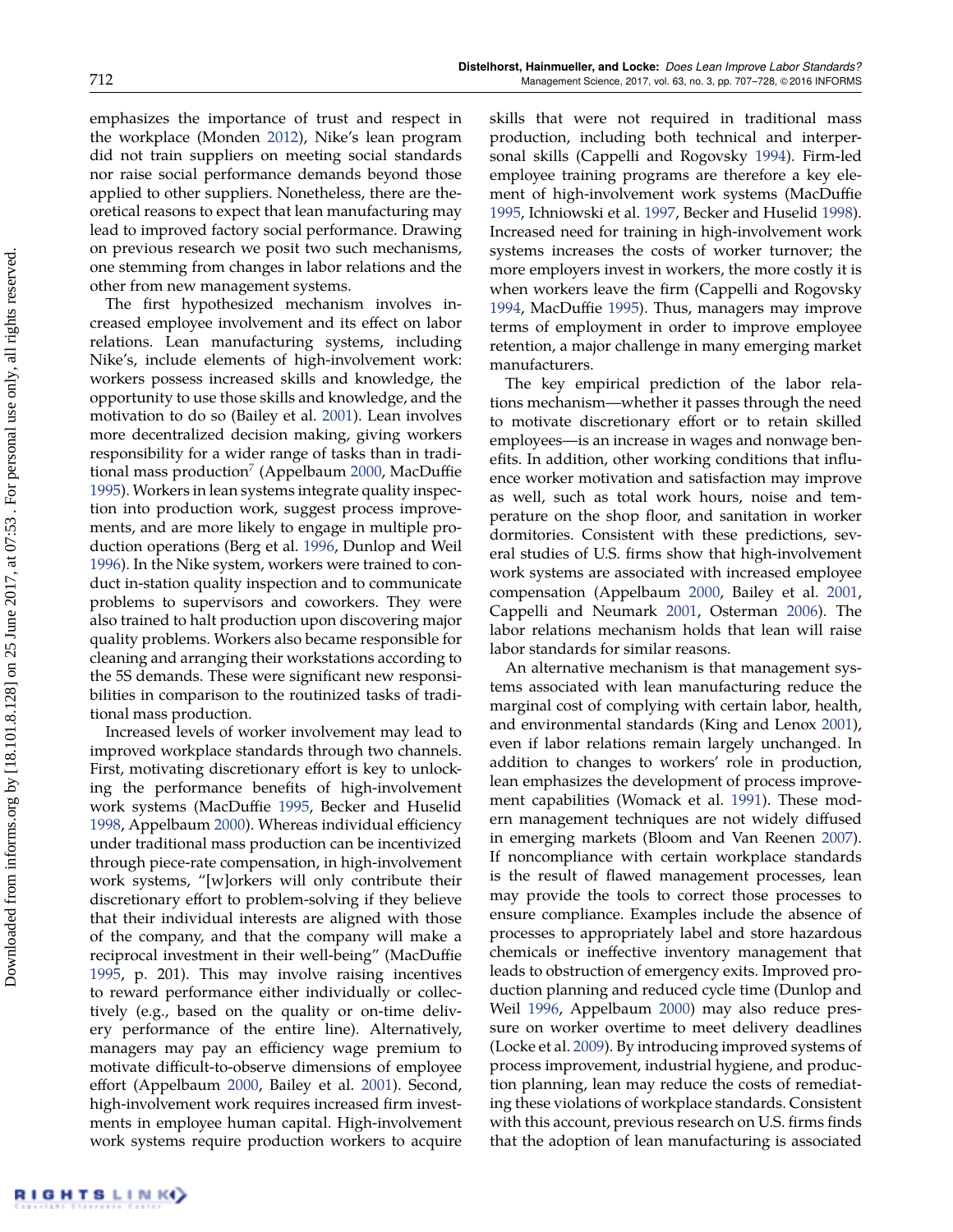with improved environmental performance (King and Lenox [2001\)](#page-21-23).

The labor relations and management systems hypotheses are not mutually exclusive; both may be at work. However, they offer divergent predictions about lean's effects on factory social performance. If increased worker involvement necessitates efficiency wages or raises the costs of turnover, we expect improvement in social performance standards that directly influence employee motivation and well-being, such as wages and nonwage benefits. In theory, workers might be sensitive to workplace health and safety standards as well. However, we assume that wages and benefits are generally more influential in determining worker motivation and job satisfaction. Survey evidence from migrant workers in China finds that they are more than twice as likely to report "low pay" (80%) as "poor working conditions" (35%) when reporting why they intend to leave a job (Smyth et al. [2009\)](#page-22-26). On the other hand, if lean's effects on social performance are primarily due to new management systems, we expect to see the largest effects in technical standards, such as industrial hygiene, hazardous substances, and emer-gency egress.<sup>[8](#page-20-17)</sup> After estimating the effect of lean on labor standards, we shed light on these mechanisms by examining the detailed workplace practices associated with Nike's compliance grades.

<span id="page-7-1"></span>To our knowledge, this is the first study to estimate the effects of lean on workplace standards across a large sample of emerging market manufacturers. Innovative case study research offered initial support for lean's effect on labor standards in emerging markets (Locke et al. [2007a\)](#page-21-16), but a small sample size raised the possibility that these effects were idiosyncratic to particular factories or local labor markets. Moreover, other research suggests that the move toward lean production in global supply chains has harmed labor standards in emerging markets. In 2003–2004, Oxfam International led a research project on the supply chain practices of 20 companies spanning 15 countries. On the basis of interviews with factory and farm workers, managers, government officials, union and NGO representatives, trading agents, importers, and staff from major brands and retailers, it concluded that ". . . current sourcing strategies designed to meet 'just-in-time' delivery (premised on flexibility and fast turnaround), combined with the lowering of unit costs, are significantly contributing to the use of exploitative employment practices by suppliers" (Dhanarajan [2005,](#page-21-24) p. 531). According to this study, lean production is mimicked rather than genuinely practiced when suppliers do not possess the capabilities to cope with demands by global buyers for shorter production lead times, a greater diversity of products and styles, and lower unit prices. They conclude that "As a result, it is most definitely the workers at the labor-intensive stage of production who are getting leaned on" (Raworth and Kidder [2009,](#page-22-4) p. 170). A study by the Clean Clothes Campaign of 30 garment factories in Sri Lanka, Bangladesh, India, and Thailand found that demands by large retailers like Walmart, Carrefour, and Tesco for quick turnaround and lower unit costs were undermining the ability of suppliers to comply with codes of conduct (Clean Clothes Campaign [2008\)](#page-21-39). Finally, field research in a footwear factory in China found that lean manufacturing increased health and safety risks for workers (Brown and O'Rourke [2007\)](#page-21-40). In light of these conflicting claims, it remains unclear whether lean manufacturing is part of the problem or part of the solution.

## <span id="page-7-0"></span>**4. Data and Empirical Strategy**

Measuring workplace compliance with social standards is challenging even in advanced economies (Weil [2008\)](#page-22-27). Upstream suppliers in today's global supply chains are predominantly located in emerging economies, where workplace inspectorates may be understaffed, lack critical technology for managing data, or both (International Labour Organization [2011\)](#page-21-41). We address these challenges by measuring factory social performance with audits that assess compliance with Nike's supplier code of conduct. These audits use common inspection procedures and standards across factories in a range of developing countries. This permits for repeated observations of compliance with social standards in several hundred factories that would otherwise be difficult for researchers to access.<sup>[9](#page-20-18)</sup>

<span id="page-7-2"></span>Nike evaluates factory compliance with standards in labor, health, and environmental performance using periodic factory audits. Supplier factories are audited for social compliance every 12 to 18 months, according to a schedule that takes into account their previous compliance ratings and levels of factory risk. Adoption of lean manufacturing does not factor into this priority calculation, and there is no scheduling coordination between the operational teams responsible for lean manufacturing and compliance auditing.

<span id="page-7-3"></span>One-third to one-half of these audits are conducted by Nike compliance personnel, a team of approximately 70 employees. Nike's in-house auditors have technical expertise in human resource management, engineering, and health and safety. The remaining audits are performed by third-party auditors. Thirdparty audit vendors are trained by Nike and subjected to annual reviews to ensure that their auditing proce-dures and grades align with Nike's in-house team.<sup>[10](#page-20-19)</sup> Factories that fail to reach a minimum B grade within a defined timeframe have been required to pay for their own third-party audits since June 2012. The purpose of the dual system is to allow higher-performing factories access to the Nike compliance personnel who can facilitate improvements beyond the minimum compliance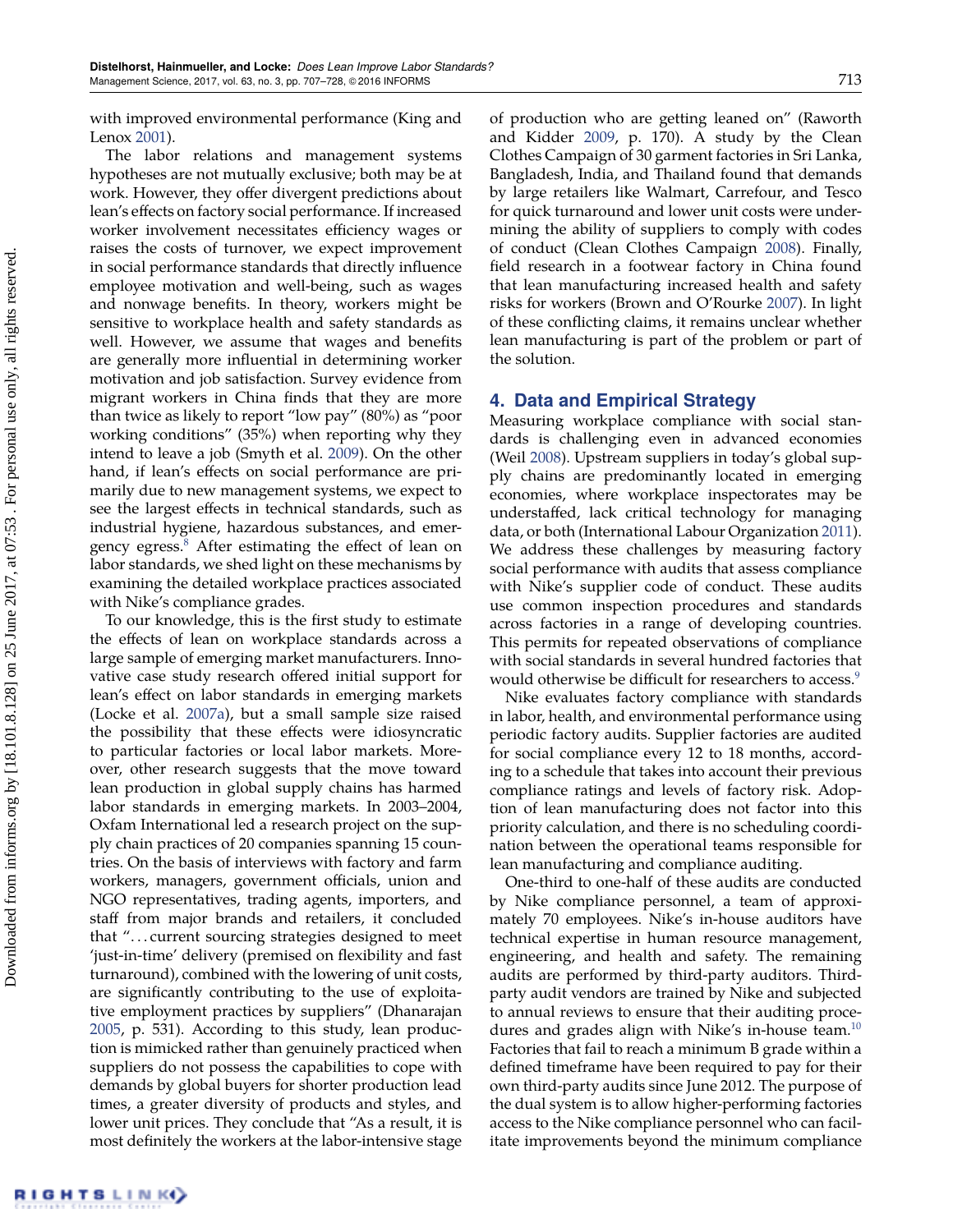standard. A factory's progress in lean is not used when making decisions about audit scheduling or the use of third-party versus internal auditors.

<span id="page-8-1"></span>Nike divides its factory compliance program into two topic areas monitored through two different factory audits: health, safety, and environment (HSE) and labor.<sup>[11](#page-20-20)</sup> In both, findings are based on auditor inspection of conditions in factory buildings, interviews with workers and managers, and review of legal documents, timesheets, and wage records. These audits summarize factory compliance using a fourpoint scale: A (4) to D (1). A description of the scoring rubrics is reprinted in the appendix (see Table [A.4\)](#page-18-0). In labor compliance, factories that score A or B demonstrate no serious violations of the standards. The key difference is that A factories have fewer than five uncorrected minor issues, and B factories have more than five minor issues to address. In labor compliance, factories rated C exhibit at least one "serious" violation of the code. These include failure to provide basic terms of employment, more than 10% of employees working between 60 and 72 hours each week, and isolated instances of underage labor, verbal harassment, or failure to provide minimum legal wage or benefits. Factories rated D exhibit "critical" violations of the labor code, including denial of auditor access and provision of false information, unapproved outsourcing to other factories, use of forced labor, systemic use of underage labor, pregnancy testing as a condition of employment, failure to accurately record work hours, and more than 10% of employees exceeding daily work hour limits. The grading rubric for HSE compliance follows a similar pattern, with factories rated A or B being largely compliant and demonstrating progress, and factories rated C or D exhibiting serious system failures and failing to show improvement. In this study, noncompliant grades refer to audits resulting in Cs or Ds. We analyze the relationship between these compliance grades and individual workplace practices after presenting our main results.<sup>[12](#page-20-21)</sup>

<span id="page-8-2"></span>We built a panel of factory labor and HSE compliance ratings over time (Table [2\)](#page-8-0). These data consist of factory audit results from FY2009 to the first half of FY2014. (The Nike fiscal year starts in June and ends in May.) Because the lean-adopting factories are all apparel manufacturers, our sample includes only apparel factories in the same 11 countries as the lean adopters. When factories are not audited in a given half-year period, we impute factories' compliance scores using the results of their most recent audit. We consider the imputation of missing values preferable to the assumption that data are missing at random. Although we can test whether missingness is correlated with our indicator for lean adoption, we cannot verify the assumption that missingness is uncorrelated with potential social performance outcomes. We also <span id="page-8-0"></span>**Table 2.** Factory Compliance Panel Summary

|                                |      | Labor |      | <b>HSE</b> |  |  |
|--------------------------------|------|-------|------|------------|--|--|
| Imputed values?                | No   | Yes   | No   | Yes        |  |  |
| Countries                      | 11   | 11    | 11   | 11         |  |  |
| Factories                      | 300  | 300   | 332  | 332        |  |  |
| Observations                   | 862  | 2,704 | 959  | 2,504      |  |  |
| Compliance scores (%)          |      |       |      |            |  |  |
| A(4)                           | 19.3 | 16.7  | 0.1  | 0.2        |  |  |
| B(3)                           | 39.9 | 45.0  | 42.6 | 44.4       |  |  |
| C(2)                           | 26.0 | 24.3  | 53.6 | 51.9       |  |  |
| D(1)                           | 14.8 | 14.0  | 3.6  | 3.5        |  |  |
| Observations by country $(\%)$ |      |       |      |            |  |  |
| Bangladesh                     | 3.5  | 2.8   | 2.8  | 2.5        |  |  |
| Cambodia                       | 0.2  | 0.4   | 1.7  | 1.6        |  |  |
| China                          | 47.4 | 43.3  | 43.1 | 42.9       |  |  |
| Egypt                          | 0.6  | 0.7   | 0.8  | 0.9        |  |  |
| India                          | 7.0  | 6.6   | 5.3  | 5.3        |  |  |
| Indonesia                      | 7.5  | 8.7   | 8.2  | 8.1        |  |  |
| Malaysia                       | 7.9  | 8.7   | 8.1  | 7.8        |  |  |
| Sri Lanka                      | 6.5  | 7.5   | 5.0  | 5.3        |  |  |
| Thailand                       | 12.2 | 11.9  | 11.6 | 10.9       |  |  |
| Turkey                         | 2.6  | 3.4   | 3.0  | 3.9        |  |  |
| Vietnam                        | 4.6  | 5.8   | 10.3 | 10.9       |  |  |

*Notes.* Summary statistics for the factory compliance panels in labor and in health, safety, and environment (HSE), showing pre and postimputation of missing values. Missing values are imputed by using start point imputation, carrying over each factory's most recent compliance score from preceding periods. Our panels include only factories with at least two audits over the time period. Because Nike uses separate audits for labor and HSE, the samples are not identical.

have reason to believe that labor, health, and environmental conditions in factories exhibit considerable inertia. These workplace practices are tied to management routines, the local labor market, and the priorities of factory leadership. Empirical evidence suggests that factories' most recent compliance scores are informative of their state between audits. Analyzing consecutive audits within factories, we find that factories retain identical compliance scores in 73% of consecutive labor audits and 84% of consecutive HSE audits. Only in 8% of labor audits and 1% of HSE audits do factories change by more than one grade. We therefore believe that imputing missing values is the empirical approach least likely to introduce bias, because it retains information from the entire sample of factories in each time period. However, we also repeat our main analysis with no imputation of missing data with no change in findings. The larger number of imputed values for labor compliance results from the larger number of labor scores available early in the panel. Approximately one-half of the factories are located in China, and one-third are in Southeast Asia. Noncompliant factories (rated C or D) comprise over one-third of our labor panel and one-half of our HSE panel.

As of FY2014, factories that adopted lean production exhibited better labor and HSE compliance than nonadopters. Lean adopters had a mean labor grade of 3.14, compared to 2.63 among nonadopters

Downloaded from informs.org by [18.101.8.128] on 25 June 2017, at 07:53 . For personal use only, all rights reserved. Downloaded from informs.org by [18.101.8.128] on 25 June 2017, at 07:53 . For personal use only, all rights reserved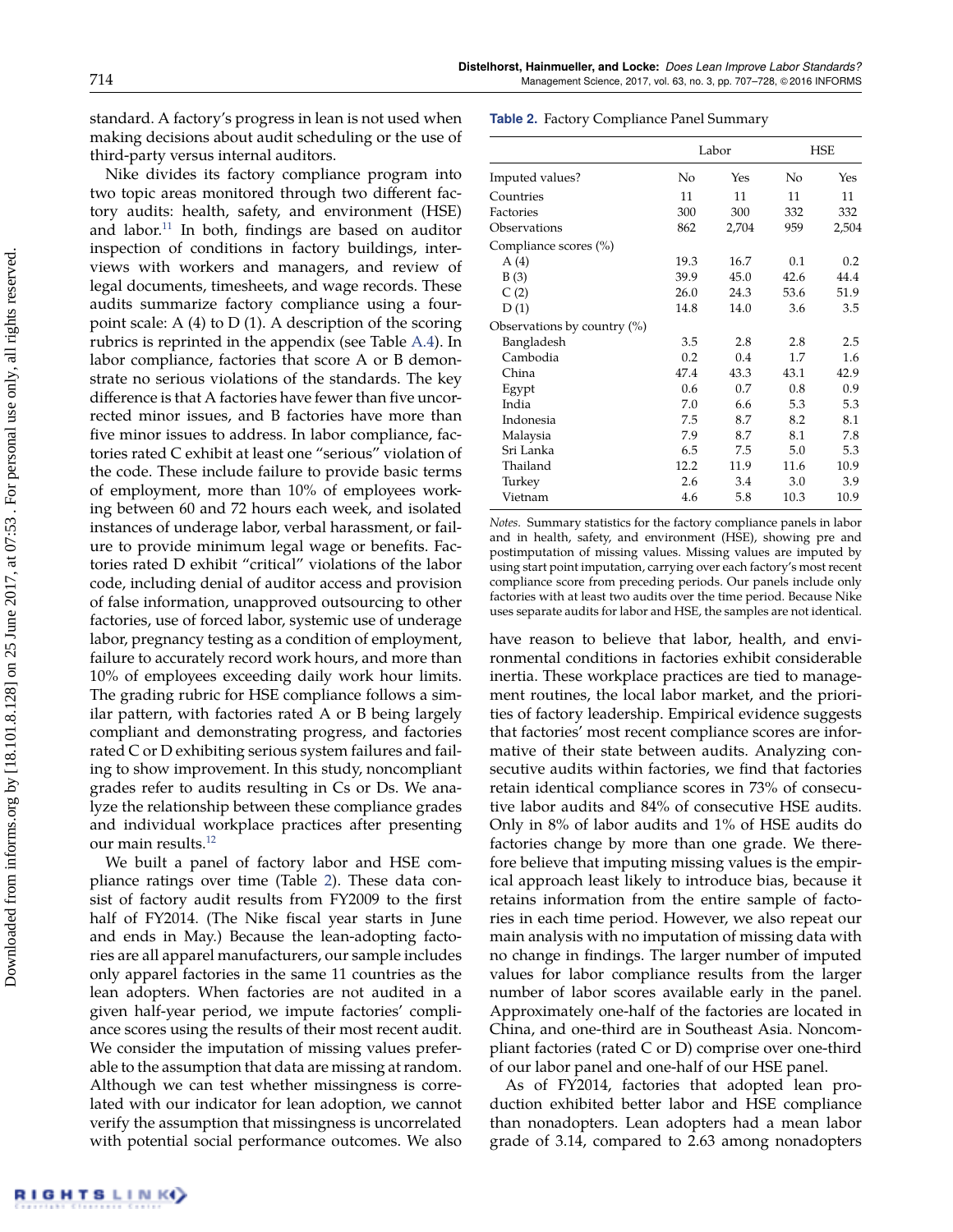<span id="page-9-0"></span>

|  | <b>Table 3.</b> Lean Adoption in the Compliance Panel |  |  |  |  |
|--|-------------------------------------------------------|--|--|--|--|
|--|-------------------------------------------------------|--|--|--|--|

|        | Labor sample |      | HSE sample |      |
|--------|--------------|------|------------|------|
| Year   | Factories    | $\%$ | Factories  | $\%$ |
| FY2009 | 0            | 0    | 0          |      |
| FY2010 | 12           | 4    | 12         | 4    |
| FY2011 | 27           | 9    | 27         | 8    |
| FY2012 | 53           | 18   | 56         | 17   |
| FY2013 | 60           | 20   | 64         | 19   |
| FY2014 | 64           | 21   | 68         | 20   |

*Note.* The table displays the count of lean-adopting factories in the panels and their share of all factories at the start of each fiscal year.

(*p*-value < 0.01). For HSE, they averaged 2.79 compared to 2.36 among nonadopters ( $p$ -value < 0.01).<sup>[13](#page-20-22)</sup> These differences lend initial support to the idea that lean production is associated with better social compliance. However, this cross-sectional comparison cannot rule out the possibility that lean adopters possess unobserved characteristics that explain their higher levels of social performance.

We use the panel data structure and the gradual introduction of lean manufacturing across the supply base to address concerns about unobserved confounding factors. Table [3](#page-9-0) describes the progress of lean adoption in the factory panels. Although no factory had adopted lean at the beginning of the sample period in FY2009, approximately 20% of factories had implemented lean before the end of our sample period in FY2014. This progressive proliferation of lean manufacturing allows us to control for both time-invariant factors associated with each factory and time-varying compliance shocks to the entire pool of factories. We estimate lean's effect on social compliance using a standard two-way fixed-effects regression model given by

$$
Y_{it} = \eta_i + \delta_t + \alpha \operatorname{Lean}_{it} + \varepsilon_{it}.
$$
 (1)

In this equation,  $Y_{it}$  is the compliance score on a fourpoint scale from A (4) to D (1)*,*  $\eta_i$  is a factory fixed effect that controls for time-invariant unobserved confounding factors,  $\delta_t$  is a half-year fixed effect to control for common shocks across the pool of factories, Lean*it* is our measure of lean adoption, and  $\varepsilon_{it}$  is an error term with  $E[\varepsilon | \eta, \delta, \text{Lean}] = 0$ . The parameter of interest is  $\alpha$ , the effect of adopting lean production techniques on compliance scores. Under the assumption of parallel counterfactual trends in the treatment and control groups, the average treatment effect on the treated is identified by within-factory change in compliance scores among factories that adopt lean production. This strategy improves upon cross-sectional comparisons by eliminating concerns about time-invariant and slow-changing differences between lean adopters and nonadopters, such as factory location, product focus, business culture, size, ownership, and levels of managerial competence prior to lean adoption. Although the four point compliance score is an ordinal variable, we estimate these models using ordinary least squares (OLS) rather than ordered probit or logit. The maximum likelihood estimator is inconsistent in the presence of fixed effects (Greene [2004\)](#page-21-42), and OLS provides the best linear approximation to the conditional expectation function (Angrist and Pischke [2008\)](#page-20-23). Below we also conduct robustness checks that use dichotomized versions of the compliance grades. All estimations cluster standard errors at the factory level to account for potential serial correlation and heteroscedasticity.

<span id="page-9-1"></span>For robustness we use two measures of lean adoption at the factory level. The first, lean adoption, is a binary indicator of whether a factory has any certified lean production lines at the start of a given time period. The certification of production lines represents the major qualitative shift toward new management systems; it is the result of months of manager training, numerous changes to production processes, and retraining of involved workers. Our second measure captures the intensity of the lean treatment by measuring the share of total production lines certified to Nike's minimum lean standard; it varies continuously from 0 to 1. Because we use lean certification by Nike staff to measure the intervention, our treatment variables are likely somewhat lagged. By the time that production lines are certified by Nike personnel, supplier factories have already undergone an extended process of training and production line modifications. Nonetheless, lean certification provides a useful metric because it is measured against a uniform standard by Nike lean staff. The treatment is also slightly lagged by our coding of lean adoption according to the state of the factory on the first day of a time period, which ensures that lean adoption in our data predates the factory audit. Neither our lean measures nor our social compliance scores rely upon factory self-reporting, which may be subject to biases motivated by self-interest.

#### **4.1. Selection Bias**

Because the lean intervention was not randomly assigned to factories, we must consider whether the selection process that led to lean adoption biases our estimates of  $\alpha$ . The key concern with selection bias in difference-in-differences models is within-unit variation in unobserved characteristics that correlates with within-unit variation in the treatment. For selection into the lean program to bias our results—either through Nike's decision about whom to invite or suppliers' decisions whether to participate—factory adoption of lean must correlate with changes in unobserved characteristics that also affect social performance.

As described in [§3,](#page-4-0) factories were invited by Nike to receive training that ultimately led to adoption of lean manufacturing techniques. Their criteria for selecting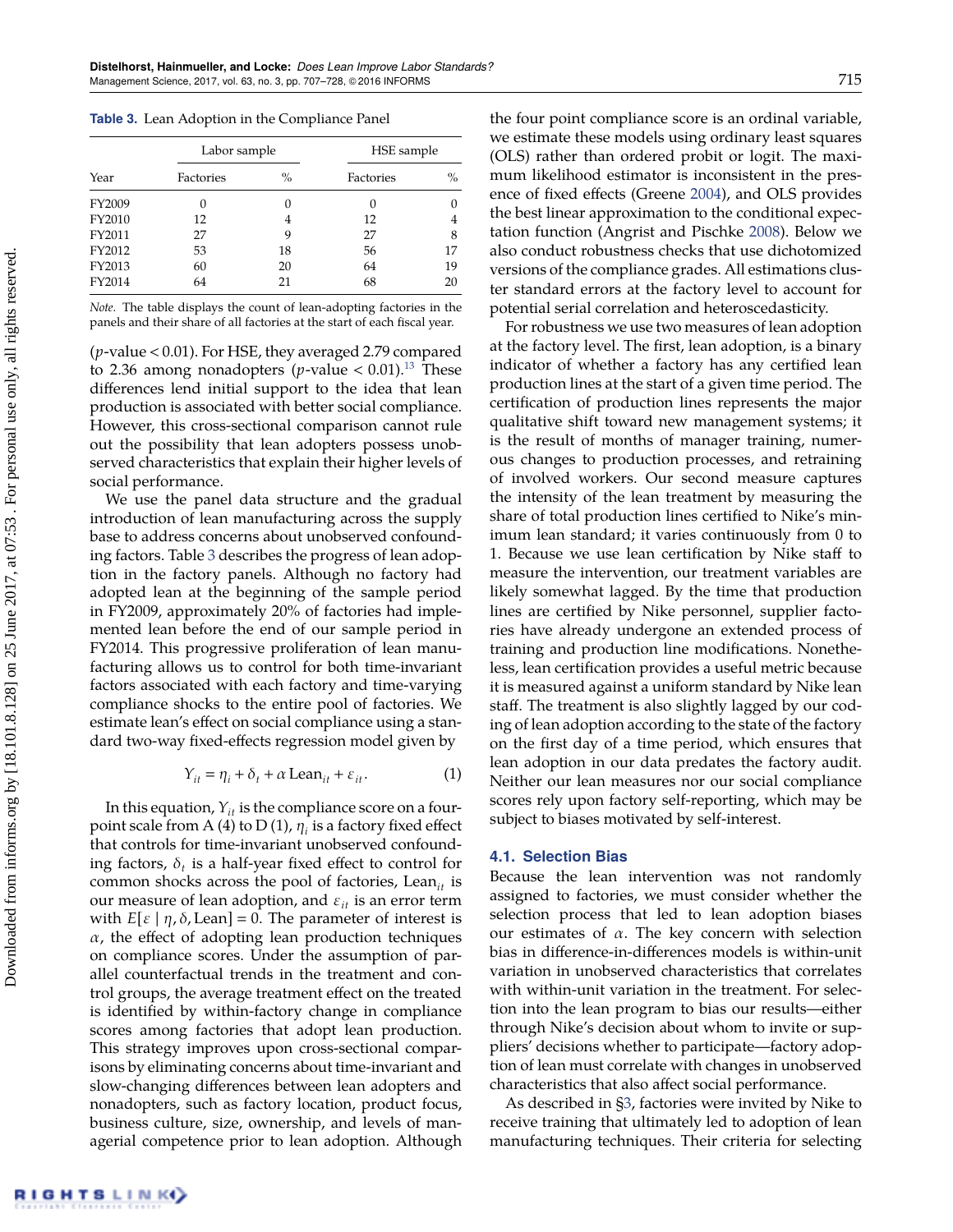invitees included the length of Nike's business relationship with the supplier, factory size, and the perceived commitment of supplier leadership to engage with Nike's lean program. These qualities might be expected to produce higher levels of social performance among the invitees, which limits the credibility of cross-sectional comparisons between lean adopters and nonadopters for estimating the effect of lean. Our model is identified by within-factory variation in lean adoption over time rather than cross-sectional differences between plants. We investigated the possibility that Nike's invitation to join the lean program was correlated with other within-factory changes that might directly affect factory social performance and confound our estimates. Specifically, we researched possible changes in auditing frequency (were lean adopters audited more often?), auditing criteria (did the presence of lean lines influence auditors' evaluations?), and access to training (did lean adopters receive additional training on social compliance?). According to a review of internal documents and interviews with Nike management, lean adoption did not produce changes in these aspects of their relationship to suppliers. A second possible concern is whether factories' decisions to accept Nike's training invitation correlated with their ability to demonstrate improvement in social performance, but no suppliers declined the invitation to receive lean training.

We empirically explore threats to inference in three ways. We test whether changes in auditing frequency confound estimates of lean's effect. We also examine

<span id="page-10-0"></span>**Table 4.** Effects of Lean Manufacturing on Compliance Scores

whether unobserved labor market trends across countries may have influenced Nike's decisions about which factories to invite, thereby introducing bias. Finally, we examine the assumption of parallel trends among lean adopters and nonadopters in the pretreatment period. Consistent with the parallel trends assumption, we find no evidence of divergent trends until after lean adoption.

# **5. Results**

<span id="page-10-1"></span>Table [4](#page-10-0) presents the main results of our estimation using two measures of lean adoption. Odd-numbered models use the binary indicator of lean adoption, and even-numbered models use the continuous measure: the percentage of lean-certified production lines in a plant. In both specifications, lean manufacturing has a positive effect on labor compliance. The adoption of any lean lines results in an improvement of 0.29 letter grades, 11% of the dependent variable mean (Model 1). Going from zero lean lines to a 100% lean factory is associated with an improvement of over half a letter grade (Model 2). We estimate a small positive effect of lean adoption on HSE compliance on the fourpoint scale, but the coefficients are imprecisely esti-mated.<sup>[14](#page-20-24)</sup> We also test whether these results are driven by our approach to missing data by comparing estimates from both imputed (balanced) and nonimputed (imbalanced) panel data. Lean's estimated effect on labor compliance is larger in the imbalanced panels (Models 3 and 4), but statistical comparisons fail to detect significant differences in effects across alternative approaches to missing data.

| Dependent variable:                              |                    | Labor compliance   |                    |                    |                |                | HSE compliance |                |  |
|--------------------------------------------------|--------------------|--------------------|--------------------|--------------------|----------------|----------------|----------------|----------------|--|
| Imputed values:                                  | No<br>Yes          |                    |                    |                    | Yes            | No             |                |                |  |
| Mean score (no lean):                            |                    | 2.58               |                    | 2.56               |                | 2.35           |                | 2.33           |  |
| Model:                                           | (1)                | (2)                | (3)                | (4)                | (5)            | (6)            | (7)            | (8)            |  |
| Lean adoption                                    | $0.29**$<br>(0.11) |                    | $0.42**$<br>(0.14) |                    | 0.08<br>(0.07) |                | 0.05<br>(0.09) |                |  |
| % lean lines                                     |                    | $0.57**$<br>(0.16) |                    | $0.77**$<br>(0.21) |                | 0.08<br>(0.11) |                | 0.03<br>(0.15) |  |
| <b>Factory FEs</b><br>Half-year FEs              |                    |                    |                    |                    |                |                |                |                |  |
| Effect magnitudes (% of dependent variable mean) |                    |                    |                    |                    |                |                |                |                |  |
| Point estimate (%)                               | 11                 | 22                 | 16                 | 30                 | 4              | 3              | $\overline{2}$ |                |  |
| 95% CI upper (%)                                 | 20                 | 34                 | 27                 | 46                 | 9              | 12             | 10             | 13             |  |
| 95% CI lower (%)                                 | 3                  | 10                 | 6                  | 14                 | $-2$           | -6             | $-5$           | $-11$          |  |
| Factories<br>Total observations                  | 300<br>2,704       | 300<br>2,704       | 300<br>862         | 300<br>862         | 332<br>2,504   | 332<br>2,504   | 332<br>959     | 332<br>959     |  |

*Notes.* The table shows OLS panel fixed-effects regression from FY2009 H1 to FY2014 H1. Models are fit using both start point imputation of missing data and no imputation of missing data. Regression coefficients are shown with robust standard errors clustered by factory in parentheses. The outcomes are factory compliance grades on a four-point scale  $(A = 4, B = 3, C = 2, D = 1)$ for labor and for health, safety, and environment (HSE). The two codings of the independent variable are any lean adoption (1 if the factory has adopted any lean lines, 0 otherwise) and percentage of lean lines (count of lean lines/total lines in factory). Effect magnitudes are expressed in percent of mean compliance scores for all nonlean factory-half observations. CI, confidence interval.

∗∗*p* < 0.01.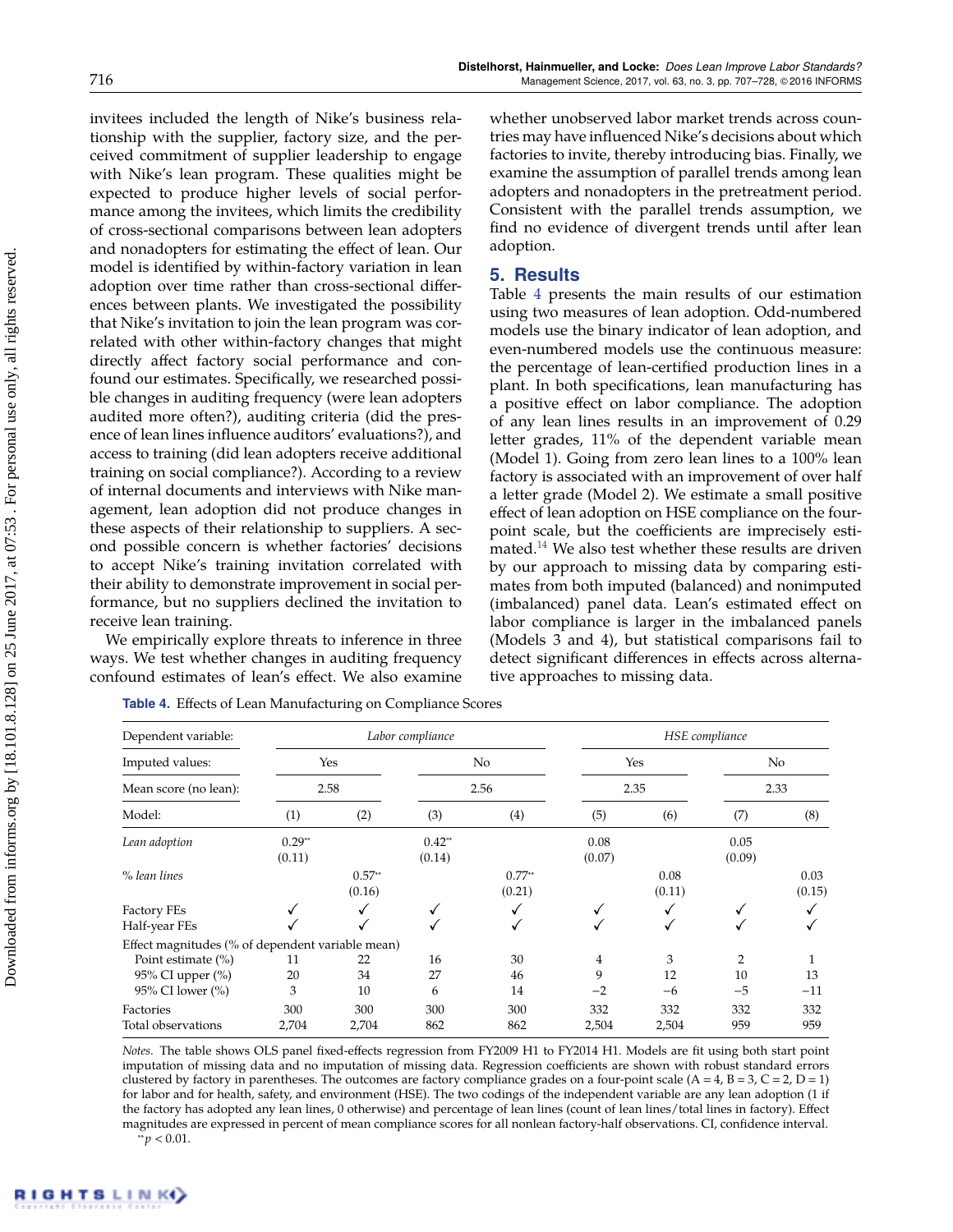One potential concern with the preceding analysis is the validity of the parallel trends assumption, which implies that average outcomes for lean adopters and nonadopters would follow parallel trends in the absence of the intervention. To inspect differences in treatment and control groups before and after the intervention, we estimate a panel model using leads and lags of the treatment, similar to that in Autor [\(2003\)](#page-20-25). We recode our treatment indicator as the "switch" from the last time period of no lean lines to the first time period with any lean lines. We then add binary leads and lags of this indicator to the model. The coefficients on these indicators estimate the differences between lean adopters and nonadopters at periods just before and after the adoption of lean in the treatment group.

<span id="page-11-1"></span>
$$
Y_{it} = \eta_i + \delta_t + \sum_{a=-4}^{4} \beta_a \text{ leanswitch}_{i(t-a)} + \varepsilon_{it}.
$$
 (2)

Our fixed effects remain the same as the ordinary panel model. The explanatory variable *leanswitch*<sub>*it*</sub> is a binary indicator that takes the value 1 only if factory *i* certifies its first lean production line in period *t*. The four leads and lags of this indicator take the value 1 only when factory *i* certifies its first lean line in the time period  $(t - a)$ . For nonadopters, these indicators always take the value 0. The result is a model with nine explanatory variables corresponding to the switching period and four leads and lags of that switch. By estimating coefficients for these leads and lags (β*<sup>a</sup>* ), this specification allows us to inspect differences between lean-adopting plants and nonadopters before and after they certify their first lean lines. If unmodeled differences in compliance trends between the treatment and control groups are driving our results, we may observe differences in labor compliance between adopters and nonadopters before the introduction of lean manufacturing. Apart from providing this check of the parallel trends assumption, this model also allows us to examine how the effect of lean emerges over time.

Figure [1](#page-11-0) plots the estimated coefficients for these indicators, including 95% confidence intervals, highlighting the periods before and after lean adoption. We detect no significant placebo effects in the two years before lean adoption, which suggests that unmodeled differences between adopters and nonadopters did not significantly affect labor compliance and therefore the parallel trends assumption seems plausible. We would not expect to see parallel pretreatment trends if lean adopters were cherry-picked based on recent improvements in social performance. The figure also illustrates variation over time in the effect of the intervention. The improvement in labor compliance grows consistently in the years following lean adoption, reaching a statistically significant level 18 months after adoption. Two years after certifying their first lean line, lean plants on

<span id="page-11-0"></span>



*Notes.* The figure shows the results of estimating Equation [\(2\)](#page-11-1). Estimated effects of lean manufacturing on labor compliance in periods before (white area) and after (gray area) factory adoption of lean manufacturing are shown. Coefficients are displayed with 95% confidence intervals from panel regression using four leads and four lags of a lean adoption indicator (robust standard errors are clustered by factory). The period of adoption represents the first period in which the factory had any lean production lines on the first day of that period. The plot shows no significant differences in labor compliance between lean adopters and nonadopters before lean adoption, but adopters improve after switching to lean, with the difference reaching statistical significance 1.5 years after adoption. Results are based on 300 factories and 2,704 factory-half observations; full regression results are reported in Table [A.2](#page-17-0) in the appendix.

average score 0.63 letter grades higher on their labor audits than non adopters. In periods before lean certification, we observe statistically insignificant positive differences between adopters and nonadopters. These may be the result of the lagged nature of our treatment indicator. Our coding shows when Nike formally certified lean production lines, but not when factories initially adopted lean production practices. In some cases, factories adopted their first pilot lines two years before their first lean certification.

A second concern with the previous tests is that we treat the four-point letter grades as continuous variables, implicitly assuming that adjacent grades are equidistant from one another. In Table [5](#page-12-0) we relax this assumption and replicate the analysis with binary transformations of the compliance scores. The first transformation codes A or B as 1, and C or D as 0. Recall that Cs and Ds respectively indicate "serious" and "critical" violations of labor standards, as detailed in Table [A.4.](#page-18-0) The second transformation codes only A as 1 and all other scores as 0. We again use OLS rather than logit/probit because of the inconsistency of the maximum likelihood estimator in fixed-effects estimation (Greene [2004\)](#page-21-42). Again, we find a significant positive effect of lean adoption on labor compliance, present in both transformations of the dependent variable. These specifications also highlight that the weak effect on HSE compliance is primarily in moving factories up to a B score. The effects reported in the first two columns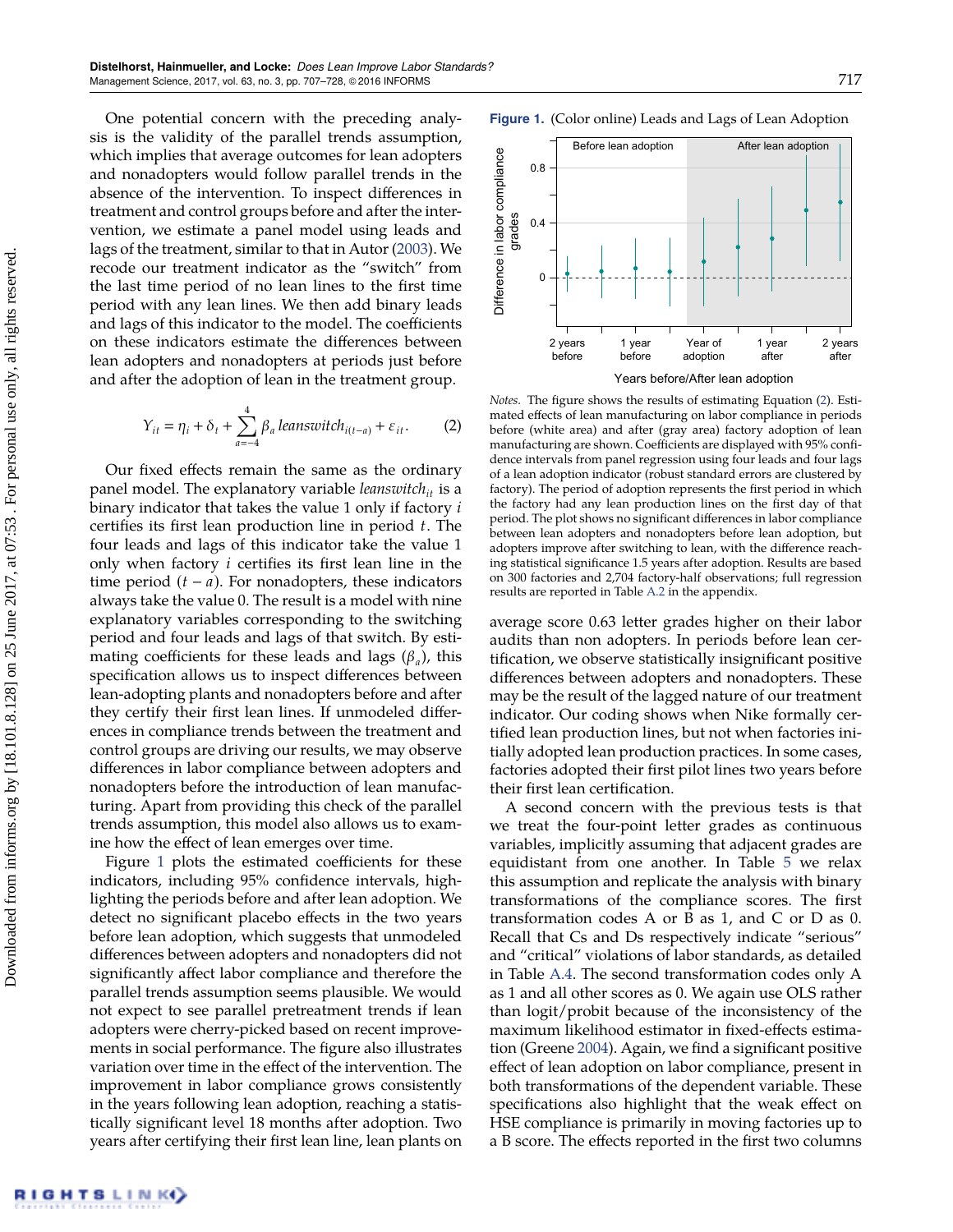| Dependent variable (DV):        | Labor compliance  |                     |                     |                    |                     | HSE compliance |                     |                |
|---------------------------------|-------------------|---------------------|---------------------|--------------------|---------------------|----------------|---------------------|----------------|
| DV coding                       |                   | $AB = 1$ , $CD = 0$ | $A = 1$ , $BCD = 0$ |                    | $AB = 1$ , $CD = 0$ |                | $A = 1$ , $BCD = 0$ |                |
| DV mean (no lean):              |                   | 0.59                |                     | 0.39<br>0.14       |                     |                |                     | 0.003          |
| Model:                          | (1)               | (2)                 | (3)                 | (4)                | (5)                 | (6)            | (7)                 | (8)            |
| Lean adoption                   | $0.15*$<br>(0.07) |                     | 0.08<br>(0.05)      |                    | 0.10<br>(0.06)      |                | 0.00<br>(0.00)      |                |
| % lean lines                    |                   | $0.28**$<br>(0.11)  |                     | $0.24**$<br>(0.08) |                     | 0.12<br>(0.10) |                     | 0.01<br>(0.01) |
| Factory FEs<br>Half-year FEs    |                   |                     | √                   |                    |                     |                |                     | v              |
| Factories<br>Total observations | 300<br>2,704      | 300<br>2,704        | 300<br>2,704        | 300<br>2,704       | 332<br>2,504        | 332<br>2,504   | 332<br>2,504        | 332<br>2,504   |

<span id="page-12-0"></span>**Table 5.** Binary Transformations of Dependent Variables

*Notes.* The table shows OLS panel fixed-effects regression from FY2009 H1 to FY2014 H1 (11 periods). Regression coefficients are shown with robust standard errors clustered by factory in parentheses. The outcomes are binary transformations of factory compliance scores for labor and for health, safety, and environment (HSE). The first transformation codes factories receiving A or B grades as 1, and 0 otherwise. The second transformation codes factories receiving only an A grade as 1, and 0 otherwise. The two codings of the independent variable are lean adoption (1 if the factory has adopted any lean lines, 0 otherwise) and percentage of lean lines (count of lean lines/total lines in factory).  $\hat{p}$  < 0.05; \*\* *p* < 0.01.

of Table [5](#page-12-0) are particularly important. As we explain below, the gap between compliant (A and B) and noncompliant (C and D) grades is largely a function of accurate payment of worker wages and benefits (see Figure [2\)](#page-13-0). We estimate in column (1) that lean adoption reduces the probability of receiving a noncompliant grade by 15 percentage points.

Finally, we examine the possibility that improvements might be explained by increased auditing of the lean plants. Because audits identify noncompliant practices that factories are instructed to improve, they might stimulate improvements in working conditions. If lean adopters received more frequent compliance audits, their labor standards could improve because of the effect of auditing. We reestimate our models with indicators of the cumulative number of audits each factory has received and find no significant difference in the estimated effect of lean adoption (see Table [A.1](#page-16-0) in the appendix). This is consistent with previous research showing limited improvements in labor standards from repeated factory inspections (Locke [2013\)](#page-21-5).

#### **5.1. Mechanisms**

Above we identified two mechanisms that may drive these results. The labor relations hypothesis held that increased demands on worker skill and discretionary effort incentivized managers to improve the terms of employment. In contrast, the management systems hypothesis focused on how lean changes the marginal costs of compliance from the managers' perspective. By developing capabilities surrounding process improvement, industrial hygiene, and production planning, lean may reduce the costs of complying with technical workplace standards. The labor relations hypothesis predicts improvement in terms of employment that directly bear on workers' motivation and job satisfaction, such as wages and benefits. The management systems hypothesis predicts improvement in technical areas of compliance, such as hazardous materials and emergency egress.

<span id="page-12-1"></span>Lean's effect is predominantly on labor standards rather than health, safety, and the environment (Table [4\)](#page-10-0). The difference between point estimates for labor and HSE is statistically significant for the continuous measure of lean, but not the binary indicator of lean adoption. Because Nike's labor audit includes measures of wages and benefits, this offers preliminary support for the labor relations hypothesis. However, this depends on whether labor compliance grades are actually informative of terms of employment that are important to worker motivation and satisfaction. To shed light on this question, we analyze the relationship between labor compliance grades and detailed workplace practices. We merged compliance grades with records of detailed workplace practices for a subset of audits. This allows us to analyze the relationship between compliance grades and workplace practices for  $442$  audits.<sup>[15](#page-20-26)</sup> We estimate the importance of 27 audit line items for predicting overall labor compliance scores using the random forest algorithm (Breiman [2001\)](#page-21-43). Random forests are among the most popular techniques to emerge from the machine learning literature, in part because they offer extreme flexibility (Varian [2014\)](#page-22-28). They do not require parametric assumptions on the functional form relating predictors to outcomes and can accommodate a range of nonlinearities and interactions that are difficult for researchers to specify when faced with a large number of predictors. In evaluating the relative contribution of over two dozen practices to the overall grade, we faced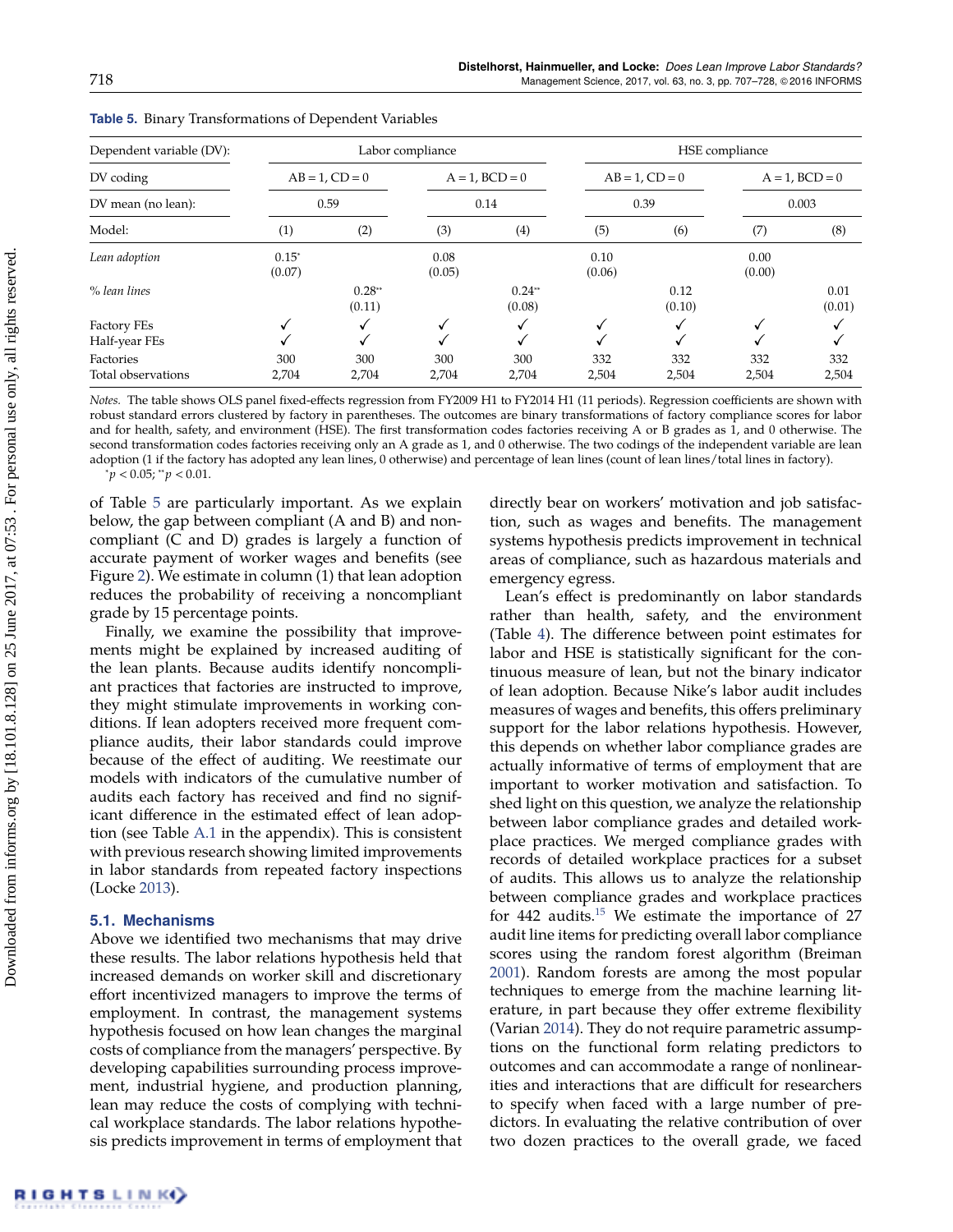

<span id="page-13-0"></span>

*Notes.* The figure shows random forest estimates of variable importance from sample of audits with detailed subscores for labor compliance, with a total of 442 audits over FY2008–FY2012. Variable importance is measured by the sum of all decreases in the Gini impurity index associated with splitting on a given variable, normalized by the number of trees in the forest (Breiman [2002,](#page-21-44) Liaw and Wiener [2002\)](#page-21-45).

exactly this modeling challenge. We separately conducted analyses of the four-point compliance grade (A–D) and a dichotomized version: compliant grades (As and Bs) versus noncompliant grades (Cs and Ds). A similar analysis of HSE compliance grades appears in Figure [A.1](#page-19-0) in the appendix.

Consistent with the labor relations hypothesis, these results show that variation in labor compliance scores reflects important differences in employee compensation. Figure [2](#page-13-0) plots variable importance scores for these workplace outcomes, which are grouped by category.<sup>[16](#page-20-27)</sup> The most important workplace practices for predicting labor compliance grades are related to employee compensation and hours, especially accurate payment of wages, one day off per seven days of work, provision of legally mandated benefits, time-keeping for work hours, and keeping work hours under the maximum limit. In contrast, HSE grades, where we find no significant improvement, are primarily determined by technical and procedural standards that do not play a major role in worker motivation and retention. The top predictors are risks from confined spaces and the management of hazardous substances (see Figure [A.1\)](#page-19-0). Although these are important working conditions, workers cite them significantly less often than wages as a reason for leaving the enterprise (Smyth et al. [2009\)](#page-22-26).

#### **5.2. Heterogeneous Effects by Country**

<span id="page-13-1"></span>Finally, we examine the effects of lean in different countries. We interact the lean measures in our panel model with country indicators to estimate country-specific treatment effects. The seven countries that occupy at least 5% of the sample each have their own indicators, and the remaining countries are pooled into a residual indicator comprising Bangladesh, Cambodia, Egypt, Indonesia, and Turkey.

We find significant heterogeneity in the treatment effect across countries (Figure [3\)](#page-14-0). In India, Malaysia, and Thailand, any lean adoption is associated with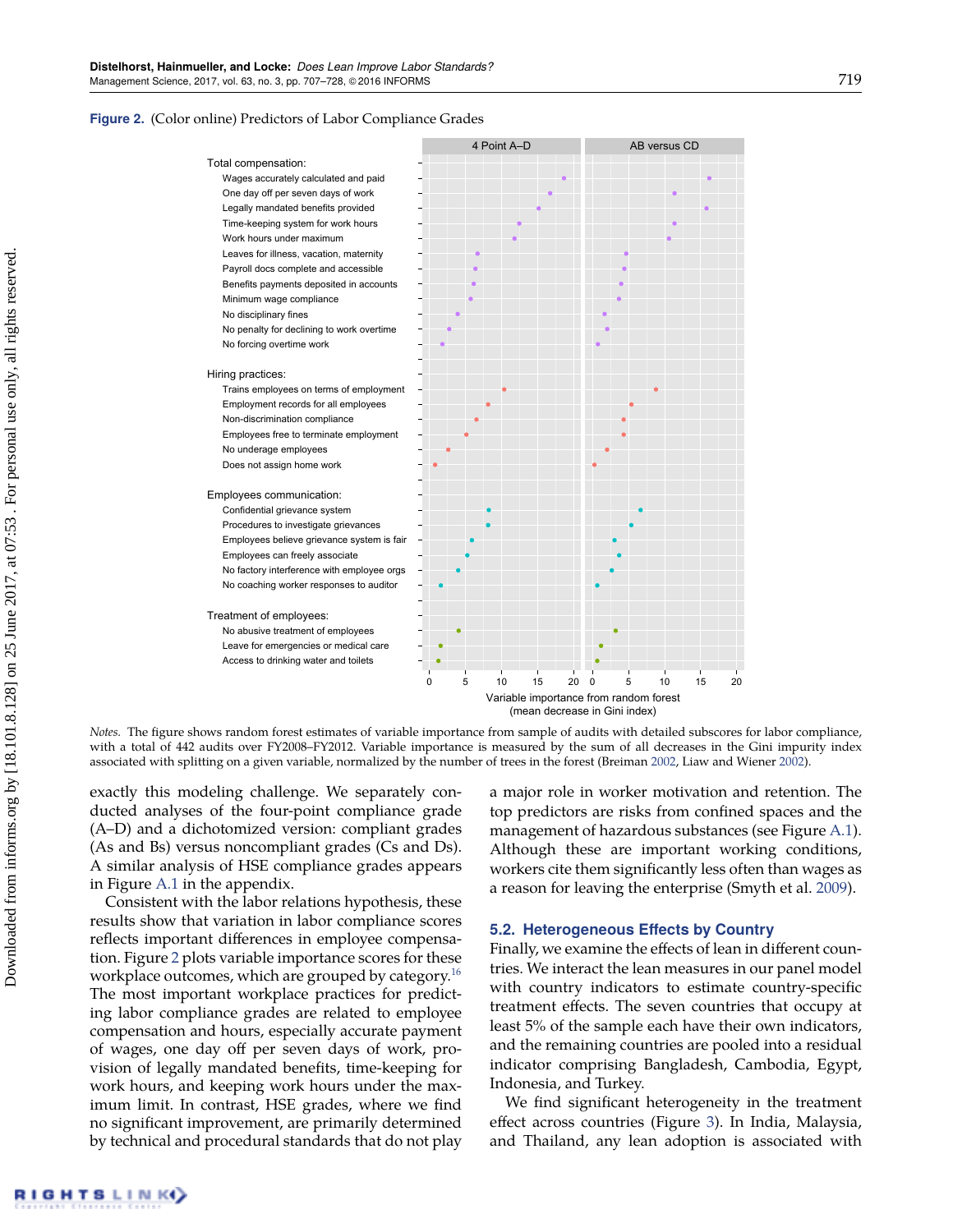<span id="page-14-0"></span>

### **Figure 3.** (Color online) Country-Specific Treatment Effects

*Notes.* The figure displays point estimates with 95% confidence intervals (using robust standard errors clustered by factory) from a fixed-effects model interacting country indicators with treatment variables. The two codings of the independent variable are lean adoption (1 if the factory has adopted any lean lines, 0 otherwise) and percentage of lean lines (count of lean lines/total lines in factory). Countries pooled in the "other" indicator are Bangladesh, Cambodia, Egypt, Indonesia, and Turkey. Results are based on 300 factories and 2,704 factory-half observations. Regression results are available in Table [A.3](#page-17-1) in the appendix.

improvement of over half a letter grade in labor compliance. The effect in Vietnam is smaller but statistically significant. However, in China, Sri Lanka, and our pool of residual countries, lean adopters do not improve significantly. *F*-tests reject the hypotheses that the effect in China is identical to those of India (*p*-value < 0.01), Thailand (*p*-value < 0.01), and Malaysia (*p*-value < 0.03). Although lean adoption appears to have a large effect on labor standards in several key apparel-exporting countries, we detect no effect on factories in China, where nearly half of our sample is located.

This country-level heterogeneity in effects raises the possibility that country-specific labor market or regulatory trends may be confounding our estimates of the effects of lean. Factories in countries experiencing wage increases or more stringent regulations may be more motivated to embrace process changes to maintain competitiveness. At the same time, those withincountry labor market trends may exert their own effects on workplace standards. To address this possibility, we estimate models that allow for country-specific linear and quadratic time trends. These controls model the possibility that countries exhibit divergent trends in workplace compliance unrelated to the presence of lean manufacturing. The estimated effects of lean attenuate slightly but remain statistically indistinguishable from the main estimations (see Table [A.1\)](#page-16-0).

### **6. Discussion**

Our findings support the hypothesis that lean manufacturing and associated high-involvement work practices can improve social performance in emerging market manufacturers. Based on a five-year analysis of a capability-building intervention in the global apparel industry, we estimate that adoption of any lean manufacturing is associated with an improvement of 0.29 labor compliance grades, or a 15 percentage point increase in the probability of compliance (A or B grades). Although this finding by no means obviates concerns about working conditions in emerging markets, it does provide the first quantitative evidence on the efficacy of capability building in improving labor standards in global supply chains.

These results are consistent with the hypothesis that lean changes labor relations in ways that stimulate improved workplace standards. Because lean requires increased investments in worker training and higher levels of discretionary effort, managers have an incentive to improve labor conditions in order to retain and motivate skilled employees. We find that the top predictor of labor compliance grades is wage compliance, an improvement that is difficult to explain by improved techniques of process improvement, production planning, or industrial hygiene. At the same time, these two mechanisms are not mutually exclusive, and we cannot exclude the hypothesis that management systems also play a role. It is also important to consider that compliance with some health, safety, and environment standards may require structural changes to the plant, such as constructing new fire exits, changing wiring, or investing in pollution mitigation equipment. Such changes may be more costly and slow changing than adopting new practices in worker hiring, compensation, and hours.

Future quantitative and qualitative research may clarify the relative contributions of the labor relations and management systems mechanisms. One empirical approach would involve estimating lean's effect on more narrowly defined workplace outcomes whose improvements are attributable to one mechanism but not the other. Taking Nike's compliance subscores as an example, improvements in wages, verbal abuse by supervisors, disciplinary fines, and worker grievance systems seem unlikely to be explained entirely by improved management sytems. On the other hand, standards dealing with wastewater management and fire safety precautions appear unlikely to play a major role in worker motivation and retention. Studying the effects of lean on these fine-grained workplace outcomes, including worker turnover rates, could shed light on causal mechanisms. Qualitative research on manufacturers negotiating changes in production systems would also be highly informative. Key intermediate outcomes—such as new kinds of worker training and new channels of communication between workers and management under the labor relations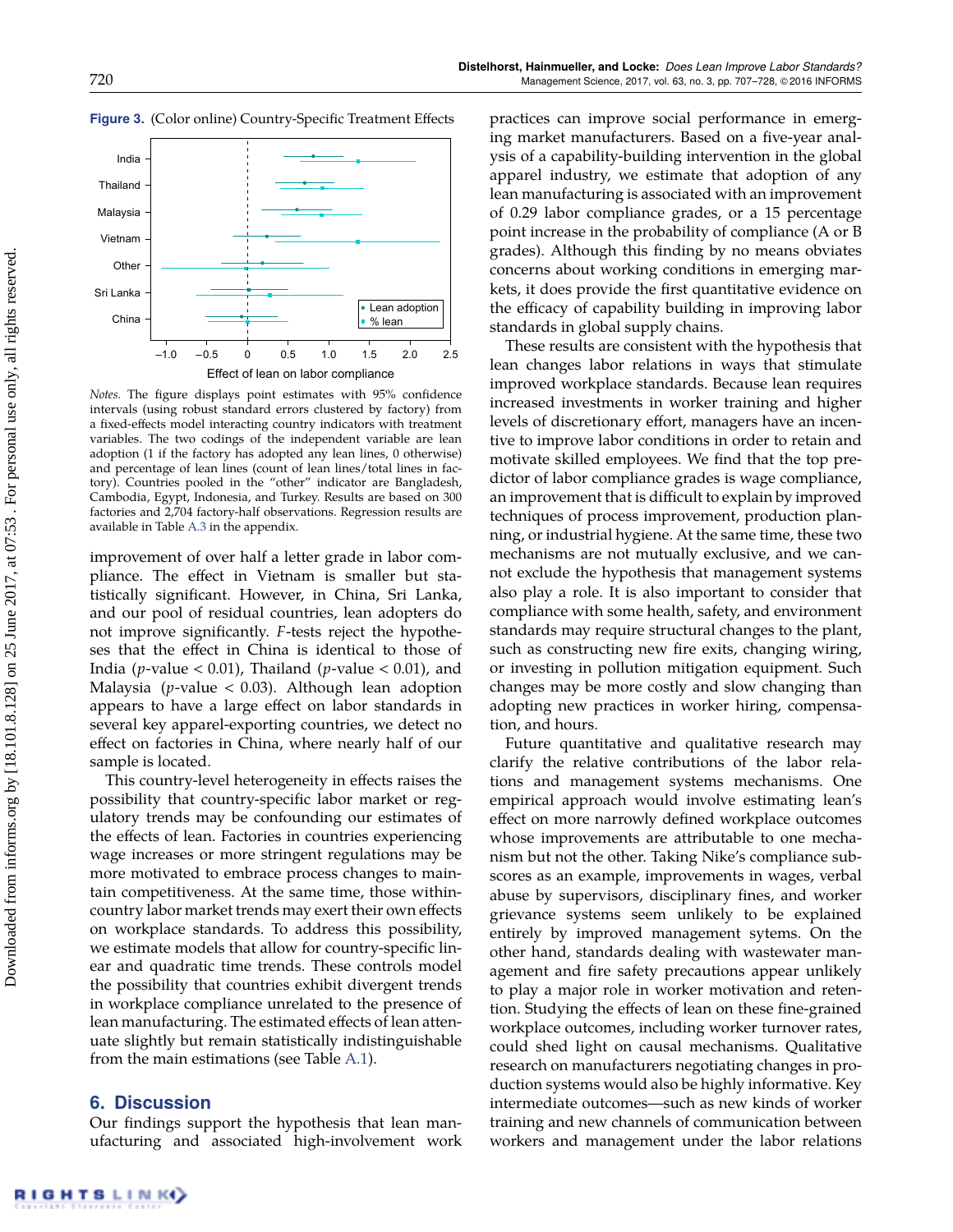hypothesis—may be obvious from focused examination of individual workplaces but challenging to quantify for a large sample of factories in the absence of panel surveys of employees and managers.

The effect of lean on labor standards was strongest in India, Malaysia, Thailand, and Vietnam. However, we detect no effect of the lean intervention in Sri Lanka, China, and the pool of remaining countries. It is perhaps unsurprising to find little improvement in Sri Lanka, a country known for high levels of factory social compliance (Ruwanpura and Wrigley [2011\)](#page-22-16). Among factories in Sri Lanka, 85% of nonlean observations exhibited a labor compliance rating of B or higher, with 31% receiving A ratings. The same cannot be said for China, where just 57% of nonlean observations received a B or higher, and only 8% received an A grade. China's labor compliance grades are comparable to factories in India (48% B or higher, 10% As), where factories exhibited significant improvement.

One clue to the absence of an effect in China is the lower intensity of lean adoption. By the start of FY2014, all 12 Thai lean adopters, 9 of 10 in Malaysia, and all 3 in India had certified more than 33% of their production lines to meet Nike's minimum definition. In contrast, 6 of the 16 lean adopters in China had less than 33% lean lines. If the effects of lean are associated with a certain threshold level of adoption, then perhaps factories in China have not yet reached that threshold.

A second possibility is that features of China's industrial workplace create barriers to the development of high-involvement work systems that devolve meaningful decisions to workers. Previous research on lean and high-performance work systems emphasizes the importance of complementary "bundles" of work and personnel practices in delivering benefits for the firm (Milgrom and Roberts [1990,](#page-21-46) MacDuffie [1995,](#page-21-17) Dunlop and Weil [1996\)](#page-21-18). If changes in labor relations are the primary mechanism through which lean affects labor standards, key elements of the bundle may include institutions that facilitate communication between workers and management and foster the necessary trust to give workers meaningful decisionmaking authority. Contemporary China has highly limited institutions of worker voice, with the official labor union failing to provide significant bottom-up representation of worker interests and opposing higher levels of worker participation in decision-making (Friedman and Lee [2010,](#page-21-47) Brown and O'Rourke [2007\)](#page-21-40). In the absence of institutions facilitating voice and trust, employers may adopt the physical and managerial elements of lean without implementing the highinvolvement work practices that stimulate improved labor standards.

Learning more about mechanisms and heterogeneous effects across workplaces is the focus of our future research. Regardless of the mechanisms that produce positive spillovers for social performance, lean capability building differs in fundamental ways from the traditional private regulatory approach to social responsibility in supply chains. The dominant mode of private regulation attempts to improve workplace conditions through the threat of external sanction. Buyers mandate that suppliers meet social responsibility standards in order to do business. For the sanction-based system to work, the buyer has to be willing to bear the costs of adequately financing an auditing team to monitor compliance as well as switching costs associated with terminating relationships with noncompliant suppliers. In turn, the supplier must believe that investments in improved conditions are more valuable than losing the buyer's business. However, the last decade of research offers evidence that these programs offer limited improvements, because buyers continue business relationships even under conditions of sustained noncompliance (Barrientos and Smith [2007,](#page-20-2) Egels-Zandén [2007,](#page-21-6) Lund-Thomsen et al. [2012,](#page-21-8) Locke [2013,](#page-21-5) Distelhorst et al. [2014\)](#page-21-32). Even when traditional compliance regimes function as designed, the buyer must continuously apply these pressures, with their associated costs for all parties, to sustain improved workplace conditions. In contrast, previous research shows that lean and other forms of modern manufacturing deliver substantial benefits to business performance (Ichniowski et al. [1996,](#page-21-48) Bloom et al. [2013\)](#page-21-20). If these practices can be successfully introduced, suppliers themselves may have a stake in maintaining them.

How generalizable are our findings? The intervention we studied was firm driven and implemented in the naturalistic setting of actual manufacturers across 11 emerging markets. The manufacturing practices that comprise Nike's lean intervention (Table [1\)](#page-5-0) are widely known and commonly employed in a range of manufacturing settings. Because these practices are not highly idiosyncratic or proprietary, our findings may be applicable to similar interventions by other firms. Our findings also come from an industry in which emerging markets play an important role. After China and the European Union, the world's biggest exporters of apparel are Bangladesh, Vietnam, India, and Turkey (World Trade Organization [2014\)](#page-22-29). With low barriers to entry, apparel manufacturing is viewed as a "starter" industry for growth strategies that emphasize exportoriented industrialization (Gereffi [1999\)](#page-21-13). In these ways, our findings on lean manufacturing and labor standards are theoretically applicable to firms across a variety of emerging markets.

At the same time, there are important limits to generalizability. As a model for improving social compliance in global supply chains, capability-building interventions may be limited to large buyers like Nike. Large multinationals have more resources to support training programs, and the scale of their orders makes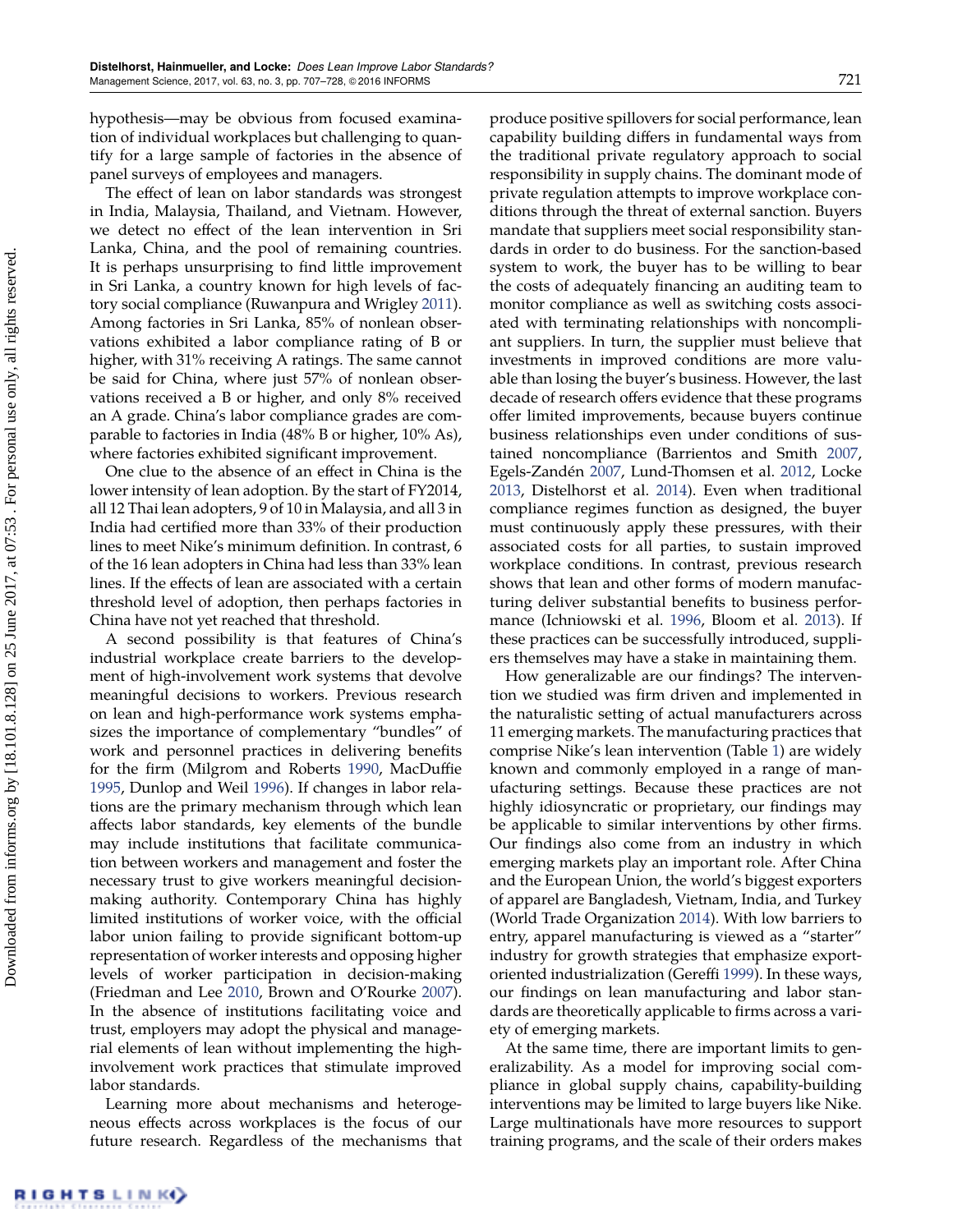it easier to persuade suppliers to invest in implementing new management systems. This intervention also targeted suppliers with long-term business relationships with Nike. If such relationships are a precondition for intensive collaboration on management systems, this intervention may not be plausible in supply chains with high supplier turnover. In short, we should neither over- nor undergeneralize from the results of this research. Lean manufacturing is associated with improved labor standards in this important case, but it would be prudent to replicate these analyses with new industries and lead firms.

One important limitation of this study is our limited data on the features of individual factories and their sourcing relationships to Nike. It may be instructive in future research to explore the effects of lean manufacturing on buyer order volume and, more generally, on the relationship between buyers and suppliers. Capability building programs may produce higher levels of trust and relational contracting in the buyer–supplier relationship. A common complaint from developing world suppliers is that buyers demand improvements in factory labor conditions but lack commitment to continued sourcing (Ruwanpura and Wrigley [2011,](#page-22-16) Locke et al. [2009\)](#page-21-38). Suppliers' belief that customer relationships are fragile and short-lived reduces incentives to invest in social compliance. In the Nike case, capability building targeted suppliers that already enjoyed long-term sourcing relationships with Nike. However, in other cases, capability building may credibly signal commitment to an extended sourcing relationship, thereby increasing supplier trust that investments in social performance will not go to waste.

Our findings have straightforward implications for multinational management practice. Capability building diverges from traditional private regulation in its attempt to create value for both the buyer and supplier, such thatbothpartieshaveincentive tocultivate and sustain new management practices. By offering evidence that certain forms of capability building enhance factory social performance, we identify a specific opportunity to create "shared value" in global supply chains (Porter and Kramer [2006\)](#page-22-0). If global buyers, supplier management, and the production workforce simultaneously derive benefit from this approach to manufacturing, lean capability building may represent a form of selfenforcing institutional change that supports improved working conditions in emerging markets.

#### **Acknowledgments**

The authors thank Lea Borkenhagen, Steve Castellanos, Hang-Chih Chang, Angela Ho, Sharla Settlemier, Scoti Snider, Stephani Kobayashi Stevenson, and Tom Young at Nike, Inc., for their support of this research. They also thank Joshua Cohen, Eli Friedman, Retsef Levi, Anita McGahan, Will Mitchell, Charles Sabel, and Mari Sako, as well as seminar participants at the Massachusetts Institute of Technology, University of Oxford Saïd Business School, the Wharton School, the New School for Social Research, University of Toronto, the Labor and Employment Relations Association, and the American Political Science Association for helpful feedback. Any remaining errors are the authors' own.

#### **Appendix**

<span id="page-16-0"></span>**Table A.1.** Effects of Lean, Controlling for Cumulative Compliance Audits and Country Trends

| Dependent varaible:                 | Labor compliance   |                    |                |                    | HSE compliance     |                    |                |                |                |                |                |                |
|-------------------------------------|--------------------|--------------------|----------------|--------------------|--------------------|--------------------|----------------|----------------|----------------|----------------|----------------|----------------|
| Model:                              | (1)                | (2)                | (3)            | (4)                | (5)                | (6)                | (7)            | (8)            | (9)            | (10)           | (11)           | (12)           |
| Lean adoption                       | $0.29**$<br>(0.11) | $0.29**$<br>(0.11) | 0.21<br>(0.11) |                    |                    |                    | 0.08<br>(0.07) | 0.04<br>(0.07) | 0.00<br>(0.06) |                |                |                |
| % lean lines                        |                    |                    |                | $0.57**$<br>(0.16) | $0.57**$<br>(0.16) | $0.44**$<br>(0.15) |                |                |                | 0.08<br>(0.11) | 0.00<br>(0.11) | 0.04<br>(0.10) |
| Cumulative audits                   |                    | 0.10<br>(0.13)     | 0.04<br>(0.13) |                    | 0.10<br>(0.13)     | 0.04<br>(0.13)     |                |                |                |                |                |                |
| (Squared)                           |                    | $-0.01$<br>(0.03)  | 0.01<br>(0.03) |                    | $-0.01$<br>(0.03)  | 0.01<br>(0.03)     |                |                |                |                |                |                |
| Country time trends                 |                    |                    |                |                    |                    |                    |                |                |                |                |                |                |
| <b>Factory FEs</b><br>Half-year FEs | ✓                  | √                  | ✓              | √                  | √                  | √                  | √<br>√         | v              |                | v<br>√         |                |                |
| Factories<br>Total observations     | 300<br>2,704       | 300<br>2,704       | 300<br>2,704   | 300<br>2,704       | 300<br>2,704       | 300<br>2,704       | 332<br>2,504   | 332<br>2,504   | 332<br>2,504   | 332<br>2,504   | 332<br>2,504   | 332<br>2,504   |

*Notes.* Alternative specifications of the compliance models estimated in Table [4](#page-10-0) are shown, controlling for cumulative audits and countryspecific time trends (linear and quadratic) for each of the 11 countries in the sample. Cumulative audits are the total number of audits the factory has experienced as of the current period. The outcomes are factory compliance grades on a four-point scale  $(A = 4, B = 3, C = 2, D = 1)$ for labor and for health, safety, and environment (HSE). The two codings of the independent variable are any lean adoption (1 if the factory has adopted any lean lines, 0 otherwise) and percentage of lean lines (count of lean lines/total lines in factory).

∗∗*p* < 0.01.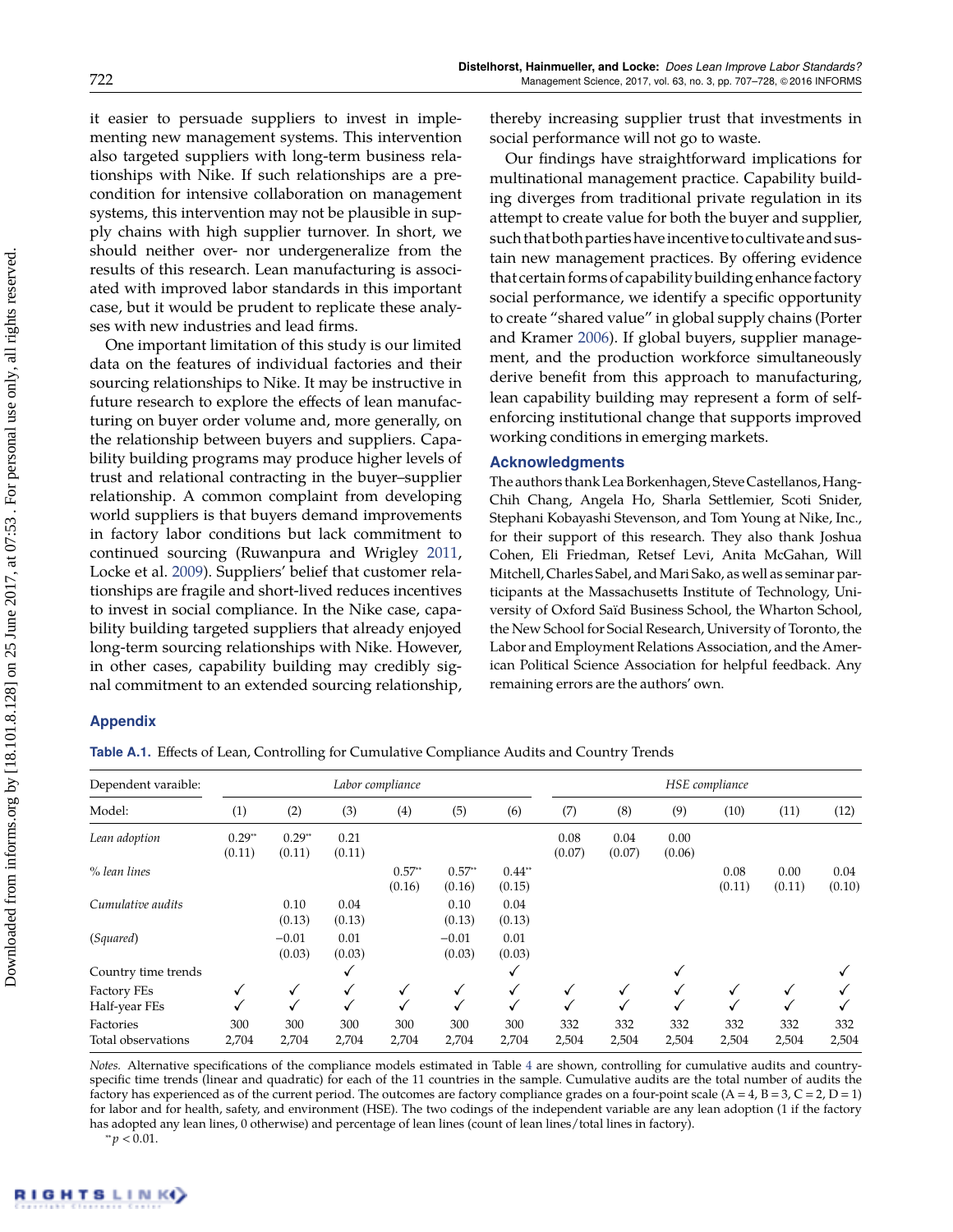| Dependent varaible:                 | Labor compliance     |
|-------------------------------------|----------------------|
| Model:                              | (1)                  |
| $leans witht+4$                     | 0.0272<br>(0.0658)   |
| leanswitch <sub>t+3</sub>           | 0.0443<br>(0.0966)   |
| leanswitch <sub>t+2</sub>           | 0.0662<br>(0.111)    |
| leanswitch <sub>t+1</sub>           | 0.0419<br>(0.126)    |
| leanswitch,                         | 0.115<br>(0.163)     |
| leanswitch <sub>t-1</sub>           | 0.220<br>(0.180)     |
| leanswitch $_{t-2}$                 | 0.283<br>(0.193)     |
| leanswitch <sub>t-3</sub>           | $0.490**$<br>(0.205) |
| leanswitch <sub>t-4</sub>           | $0.548**$<br>(0.216) |
| <b>Factory FEs</b><br>Half-year FEs | ✓<br>✓               |
| Factories<br>Total observations     | 300<br>2,704         |

<span id="page-17-0"></span>**Table A.2.** Effects of Leads and Lags of Lean Adoption on Labor Compliance

*Notes.* The table shows OLS panel fixed effects regression from FY2009 H1 to FY2014 H1. Regression coefficients are shown with robust standard errors clustered by factory in parentheses. The outcomes are factory labor compliance grades on a four-point scale  $(A = 4, B = 3, C = 2, D = 1)$ . The binary indicator *leanswitch*<sub>t</sub> takes the value 1 only in the first period after lean adoption. The leads and lags of this indicator allow us to examine differences between the treatment and control groups before (*t* + *a*) and after (*t* − *a*) lean adoption. The results are plotted in Figure [1.](#page-11-0)

 $\hat{p}$  < 0.05; \*\* *p* < 0.01.

<span id="page-17-1"></span>

| <b>Table A.3.</b> Country-Specific Effects of Lean on Labor Compliance |  |
|------------------------------------------------------------------------|--|
|------------------------------------------------------------------------|--|

|                    | (1)                  | (2)                  |
|--------------------|----------------------|----------------------|
| Lean adoption      |                      |                      |
| $\times$ China     | $-0.074$<br>(0.225)  |                      |
| $\times$ Thailand  | $0.704**$<br>(0.182) |                      |
| $\times$ Vietnam   | 0.239<br>(0.211)     |                      |
| $\times$ Sri Lanka | $-0.023$<br>(0.240)  |                      |
| $\times$ Malaysia  | $0.608**$<br>(0.220) |                      |
| $\times$ India     | $0.809**$<br>(0.187) |                      |
| $\times$ Other     | 0.184<br>(0.256)     |                      |
| Percent lean lines |                      |                      |
| $\times$ China     |                      | 0.003<br>(0.249)     |
| $\times$ Thailand  |                      | $0.920**$<br>(0.260) |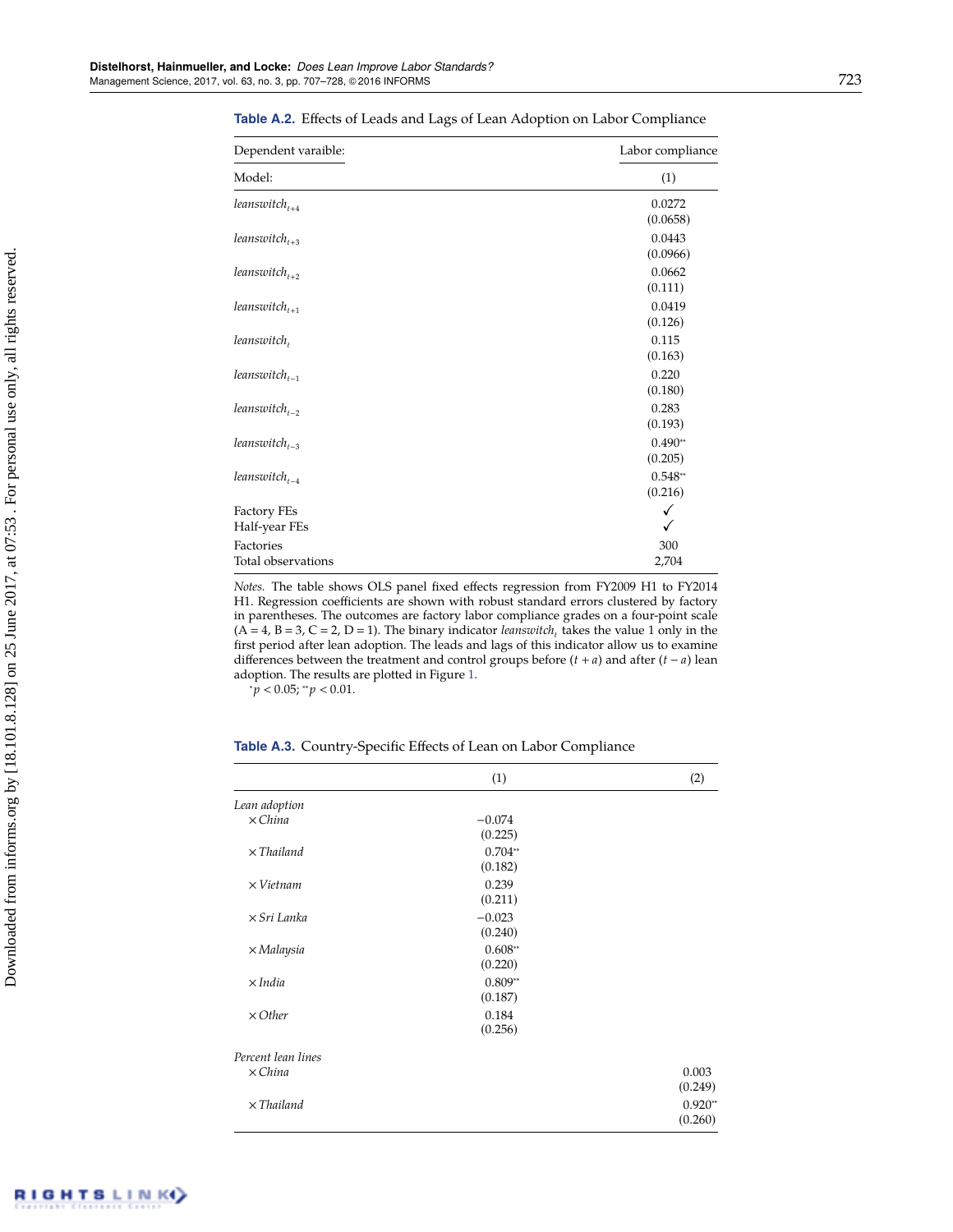| (1)   | (2)       |
|-------|-----------|
|       |           |
|       | 1.355**   |
|       | (0.514)   |
|       | 0.274     |
|       | (0.459)   |
|       | $0.912**$ |
|       | (0.251)   |
|       | 1.360     |
|       | (0.359)   |
|       | $-0.025$  |
|       | (0.525)   |
|       |           |
|       |           |
| 300   | 300       |
| 2,704 | 2,704     |
|       |           |

#### **Table A.3.** (Continued)

*Notes.* The table shows OLS panel fixed effects regression from FY2009 H1 to FY2014 H1. Regression coefficients are shown with robust standard errors clustered by factory in parentheses. The outcomes are factory labor compliance grades on a four-point scale  $(A = 4, B = 3, C = 2, D = 1)$ . The two codings of our lean measure have been interacted with country indicators to estimate treatment effects within each country that represents at least 5% of our sample. Bangladesh, Cambodia, Egypt, Indonesia, and Turkey make up the "Other" category. Results are plotted in Figure [3.](#page-14-0)

∗∗*p* < 0.01.

<span id="page-18-0"></span>**Table A.4.** Nike Compliance Audit Scoring Rubric

| Grade | Labor                                                                                                                                                                                                                                                                                                                                                                                                                                                                                                                                                                                                                                                                                                                                                                                                                                                                                                                                                                              | Health, safety,<br>and environment                                                       |
|-------|------------------------------------------------------------------------------------------------------------------------------------------------------------------------------------------------------------------------------------------------------------------------------------------------------------------------------------------------------------------------------------------------------------------------------------------------------------------------------------------------------------------------------------------------------------------------------------------------------------------------------------------------------------------------------------------------------------------------------------------------------------------------------------------------------------------------------------------------------------------------------------------------------------------------------------------------------------------------------------|------------------------------------------------------------------------------------------|
| A     | • Isolated violations of standards that do not rise to the level of "Serious" or "Critical" issues<br>• No more than five minor issues awaiting remediation                                                                                                                                                                                                                                                                                                                                                                                                                                                                                                                                                                                                                                                                                                                                                                                                                        | • Fully compliant<br>• Demonstrates best<br>practices<br>• Considered a leader           |
| B     | • Isolated violations of standards that do not rise to the level of "Serious" or "Critical" issues<br>• More than five minor issues awaiting remediation                                                                                                                                                                                                                                                                                                                                                                                                                                                                                                                                                                                                                                                                                                                                                                                                                           | • Mostly compliant<br>• Minor system<br>failures<br>• Factory making<br>progress         |
|       | • Factory not providing basic terms of employment (contracts, documented training on terms of<br>employment, equal pay, discriminatory employment screening)<br>• Isolated use of workers under the minimum legal age or above the minimum legal age but under<br>the minimum age of Nike's standards<br>• Factory fails to honor a material term of a signed collective bargaining agreement<br>• Isolated case of not paying the legally mandated minimum wage; not providing legally required<br>nonincome-related benefits; or failure to provide required income-related benefits<br>• Isolated verbal or mental harassment or abuse<br>• Violation of local laws regarding the use of migrant labor<br>• Serious violation of hours of work standard: factory fails to provide verifiable timekeeping system<br>to accurately record work hours; more than 10% of employees work between 60 and 72 hours each<br>week or work seven or more consecutive days without a break | • Noncompliant<br>• Serious system<br>failures<br>• Factory making no<br>progress        |
| D     | • Management specifically refuses or continues to demonstrate that it is not willing to comply with<br>Nike Standards<br>• Any denial of access to authorized compliance inspectors<br>• Management provides false information (statements or documents or demonstrates coaching)<br>• Factory outsources to an unapproved or unauthorized facility or issues home work to employees                                                                                                                                                                                                                                                                                                                                                                                                                                                                                                                                                                                               | • Noncompliant<br>• Demonstrates<br>general disregard for<br>Nike codes and<br>standards |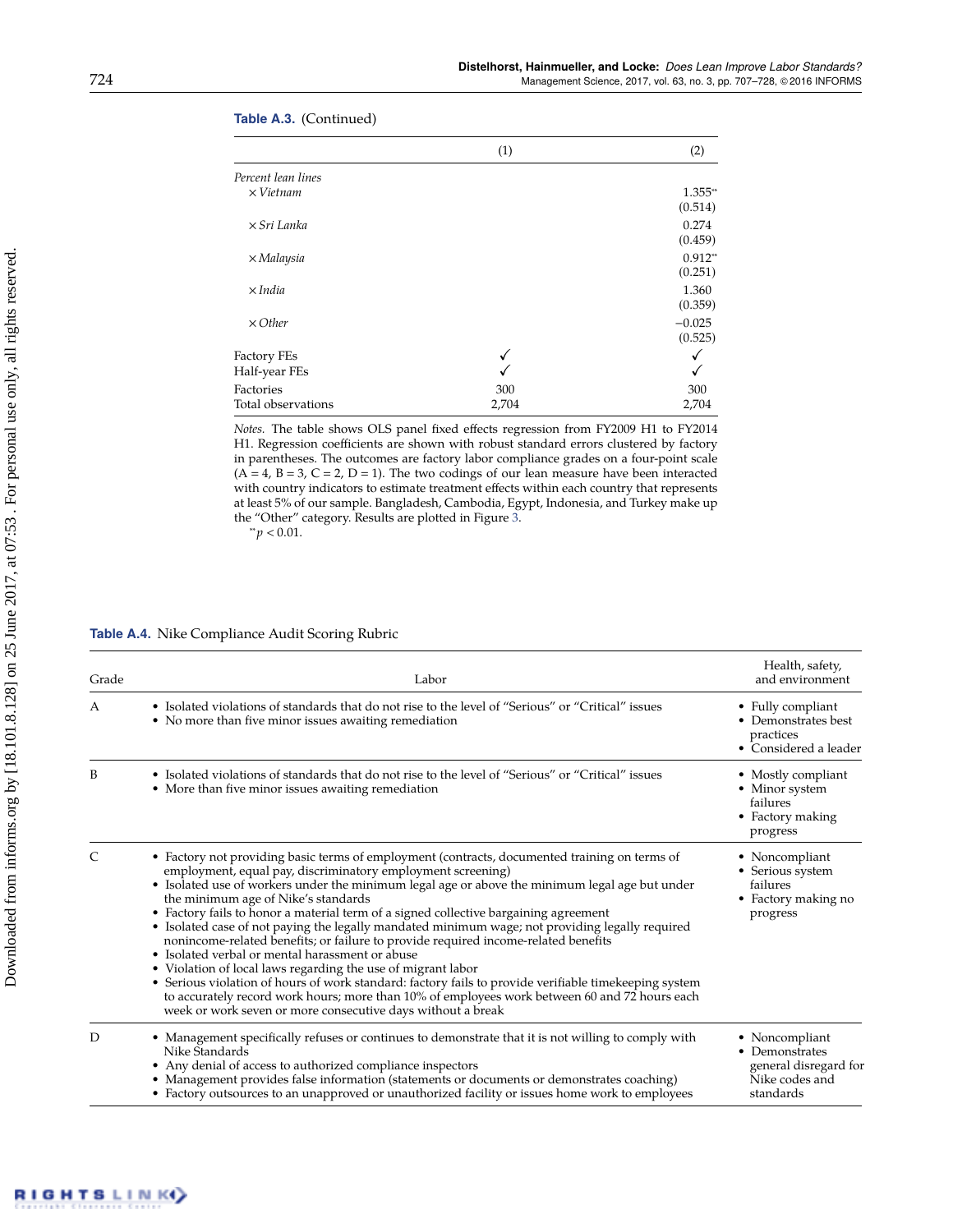#### **Table A.4.** (Continued)

| Grade | Labor                                                                                                                                                                                                                                                                                                                                                                                                                                                                                                                                                                                                                                                                                                                                                                                                                                                        | Health, safety,<br>and environment                                                                                                                               |
|-------|--------------------------------------------------------------------------------------------------------------------------------------------------------------------------------------------------------------------------------------------------------------------------------------------------------------------------------------------------------------------------------------------------------------------------------------------------------------------------------------------------------------------------------------------------------------------------------------------------------------------------------------------------------------------------------------------------------------------------------------------------------------------------------------------------------------------------------------------------------------|------------------------------------------------------------------------------------------------------------------------------------------------------------------|
| D     | • Any use of bonded, indentured, or prison labor<br>• Use of force to compel illegal work hours<br>• Systemic use of workers under the minimum legal age for work<br>• Factory denies workers freedom of association<br>• Systematically not paying the legally mandated minimum wage or not providing legally required<br>income-related benefits<br>• Factory conducts pregnancy testing as a condition of employment<br>• Systematically not providing legally required maternity leave<br>• A confirmed serious incident of physical or sexual abuse or systemic harassment and abuse and/or<br>failure to timely respond to complaint(s)<br>• Critical violation of hours of work standard: lack of verifiable timekeeping system results in workers<br>not having hours or work accurately recorded; more than 10% of employees exceed daily work hour | • Unwilling or unable<br>to drive important<br>change<br>• Deliberately<br>misleads auditors<br>• Audit shows critical<br>systemic and<br>widespread<br>problems |

limits, work more than 72 hours each week, or work 14 or more consecutive days without a break

*Note.* See Nike, Inc. [\(2014\)](#page-22-30) for more detail on the standards that these grades refer to.

Figure A.1. (Color online) Predictors of Health, Safety, and Environment (HSE) Compliance Grades

<span id="page-19-0"></span>

*Notes.* Random forest estimates of variable importance from sample of 313 audits with detailed subscores for HSE compliance. Includes factories from the eleven countries used in the main study. Variable importance is measured by the sum of all decreases in the Gini impurity index associated with splitting on a given variable, normalized by the number of trees in the forest (Breiman [2002,](#page-21-44) Liaw and Wiener [2002\)](#page-21-45). PPE, personal protective equipment; PMV, powered motor vehicle; AST, above-ground storage tank; PCB, polychlorinated biphenyl; UST, underground storage tank.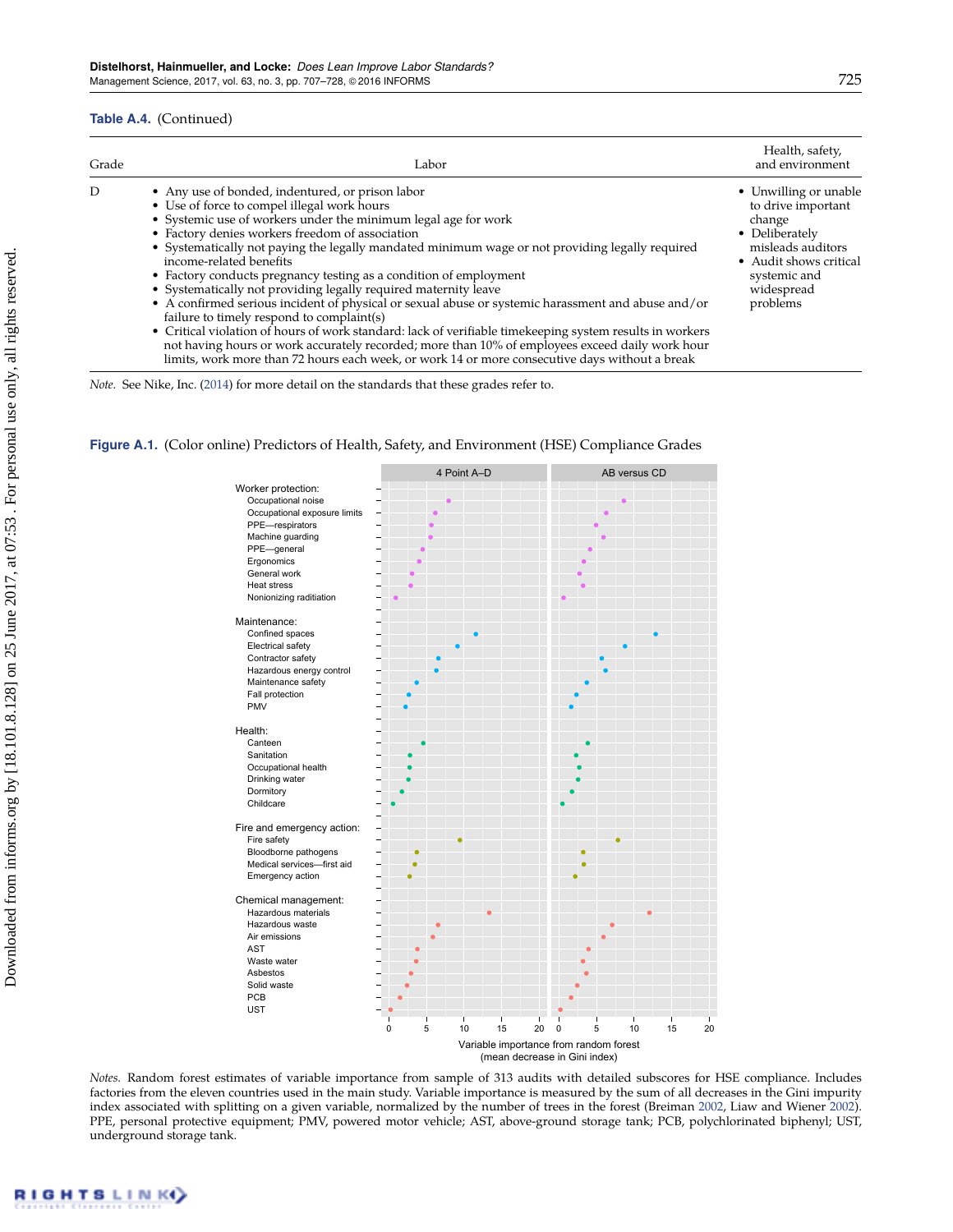## **Endnotes**

<span id="page-20-1"></span>**[1](#page-1-0)**The most valuable apparel brands ranked by Millward Brown Optimor [\(2013\)](#page-22-31) are Zara, Nike, H&M, Ralph Lauren, Adidas, Uniqlo, Next, Lululemon, Hugo Boss, and Calvin Klein. All have adopted supply chain social compliance programs, which are detailed in their corporate citizenship reports.

<span id="page-20-3"></span>**[2](#page-2-0)** "Noncompliant" grades are those in which auditors detected "Serious" or "Critical" violations of labor, health, or environmental standards, as opposed to "Minor" violations. In the Nike factory audit scoring rubric (see Table [A.4](#page-18-0) in the appendix), these are represented as C or D grades. More detail on factory social performance data appears in [§4.](#page-7-0)

<span id="page-20-9"></span>**[3](#page-4-1)**The following description of Nike's lean manufacturing program for apparel is based on internal documents provided by management and interviews and written correspondence with eight Nike managers over 2011–2014: four directors in lean manufacturing; one vice president, one director, and one development associate in sustainability; and one director in communications.

<span id="page-20-10"></span>**[4](#page-4-2)** For more detail, see Nike's global manufacturing map: [http://](http://manufacturingmap.nikeinc.com) [manufacturingmap.nikeinc.com](http://manufacturingmap.nikeinc.com) (accessed February 21, 2016).

<span id="page-20-11"></span>**[5](#page-5-1)**These selection criteria are one reason why cross-sectional comparisons of social compliance outcomes do not produce credible estimates of lean's effects on social outcomes. Previous research on working conditions among Nike's suppliers found that strategic partners were more likely to have higher compliance scores (Locke et al. [2007a\)](#page-21-16). We illustrate the problem with cross-sectional estimations below after reporting the results of our difference-in-differences analysis.

<span id="page-20-12"></span><sup>[6](#page-5-2)</sup>The lean training program for apparel suppliers lasted 12 weeks, but managers returned from the Sri Lanka training center to their home factories during the middle 4 weeks to work on assignments.

<span id="page-20-14"></span>**[7](#page-6-0)**Traditional apparel manufacturing is commonly referred to as the "progressive bundle system," an application of the principles of scientific management to clothing production. Garment production is decomposed into simple operations (e.g., individual seams), and workers specialize in performing one operation. To accommodate differences in worker speed, bundles of work-in-progress inventory buffer each step of production. It yields high levels of labor efficiency and machine utilization, but large inventory buffers also result in long cycle times. A garment that requires just a few minutes of actual labor may take several days to complete the process (Dunlop and Weil [1996,](#page-21-18) Appelbaum [2000\)](#page-20-4).

<span id="page-20-17"></span>**[8](#page-7-1)**Both mechanisms predict improvement in overtime compliance. Reduction of excessive overtime may be the result of efforts to please employees by reducing the intensity of work or reduced cycle times and improved production planning.

<span id="page-20-18"></span><sup>[9](#page-7-2)</sup>Nike, Inc., provided audit results for its apparel suppliers from FY2009 through the first half of FY2014, as well as internal documents describing its lean program. Nike also made key managers involved in its lean program available for multiple interviews with researchers. We agreed to withhold the names of individual suppliers as proprietary information in publications but were not otherwise constrained in our presentation of research outcomes.

<span id="page-20-19"></span>**[10](#page-7-3)**We tested for systematic differences in the labor audits conducted by Nike and third-party auditors. Comparing mean audit scores for a subsample of labor audits in the 11 countries studied, we find no significant difference in compliance grades. Using the four-point grading scale described below, the average grade assigned by third-party auditors was 2.35, and that assigned by Nike's in-house auditors was 2.42, which yields a *t*-test *p*-value of 0.74. A chi-squared test of independence fails to detect differences in the compliance grade distributions across auditor types (*p*-value of 0.79).

<span id="page-20-20"></span>**[11](#page-8-1)** See Nike, Inc. [\(2014\)](#page-22-30) for full documentation of these standards.

<span id="page-20-21"></span>**[12](#page-8-2)** It is important to note that the specific content of these social compliance standards varies according to local law. For example, the minimum wage in China is different from the minimum wage in Vietnam. Our empirical approach accounts for this in part by focusing on within-factory differences in compliance over time. However, a necessary assumption is that these within-factory changes in grades are equivalent across factories.

<span id="page-20-22"></span>**[13](#page-9-1)**Nike compliance grades run on a four-point scale from D (1) to A (4). We examine compliance scores for apparel factories in Asia, Europe, the Middle East, and Africa as of FY2014 Q1. For labor compliance, we report audit data for 64 lean adopters and 236 nonadopters. In HSE compliance, we report 68 adopters and 264 nonadopters. *p*-values are reported from two-sided *t*-tests assuming unequal variances.

<span id="page-20-24"></span>**[14](#page-10-1)**We would have come to apparently erroneous conclusions about lean's effects on HSE compliance if we had relied on estimates using cross-sectional variation. Examining compliance outcomes in our sample in FY2014, two-sided *t*-tests allowing for unequal variances estimate significant effects of lean adoption on both labor compliance (+0.51 grades,  $\sigma$  = 0.13) and HSE compliance (+0.44 grades,  $\sigma$  = 0.06). **[15](#page-12-1)** Ideally we would estimate the effects of lean on each workplace practice, but our data include just 16 prelean and 34 postlean observations of the treatment group.

<span id="page-20-27"></span><span id="page-20-26"></span>**[16](#page-13-1)**Variable importance scores summarize the predictive power of variables in classification trees, which do not yield coefficients in the same way as traditional regression models. Importance scores measure the total decrease in node impurities from splitting on a given variable, averaged over all trees. Node impurity is measured by the Gini index (Liaw and Wiener [2002\)](#page-21-45).

### **References**

- <span id="page-20-23"></span>Angrist JD, Pischke J-S (2008) *Mostly Harmless Econometrics: An Empiricist's Companion* (Princeton University Press, Princeton, NJ).
- <span id="page-20-7"></span>Anner M, Bair J, Blasi J (2012) Buyer power, pricing practices, and labor outcomes in global supply chains. Institutions Program Working Paper Series, University of Colorado Boulder, Bolder.
- <span id="page-20-4"></span>Appelbaum E (2000) *Manufacturing Advantage: Why High-Performance Work Systems Pay Off* (Cornell University Press, Ithaca, NY).
- <span id="page-20-25"></span>Autor DH (2003) Outsourcing at will: The contribution of unjust dismissal doctrine to the growth of employment outsourcing. *J. Labor Econom.* 21(1):1–42.
- <span id="page-20-13"></span>Bailey T, Berg P, Sandy C (2001) The effect of high-performance work practices on employee earnings in the steel, apparel, and medical electronics and imaging industries. *Indust. Labor Relations Rev.* 54(2):525–543.
- <span id="page-20-6"></span>Barrientos S (2013) Corporate purchasing practices in global production networks: A socially contested terrain. *Geoforum* 44: 44–51.
- <span id="page-20-2"></span>Barrientos S, Smith S (2007) Do workers benefit from ethical trade? Assessing codes of labour practice in global production systems. *Third World Quart.* 28(4):713–729.
- <span id="page-20-5"></span>Barrientos S, Gereffi G, Rossi A (2011) Economic and social upgrading in global production networks: A new paradigm for a changing world. *Internat. Labour Rev.* 150(3–4):319–340.
- <span id="page-20-8"></span>Bartley T (2007) Institutional emergence in an era of globalization: The rise of transnational private regulation of labor and environmental conditions. *Amer. J. Sociol.* 113(2):297–351.
- <span id="page-20-16"></span>Becker BE, Huselid MA (1998) High performance work systems and firm performance: A synthesis of research and managerial implications. *Res. Personnel Human Resource Management* 16: 53–101.
- <span id="page-20-15"></span>Berg P, Appelbaum E, Bailey T, Kalleberg AL (1996) The performance effects of modular production in the apparel industry. *Indust. Relations: A J. Econom. Soc.* 35(3):356–373.
- <span id="page-20-0"></span>Bhattacharya CB, Sen S, Korschun D (2008) Using corporate social responsibility to win the war for talent. *MIT Sloan Management Rev.* 49(2):37–44.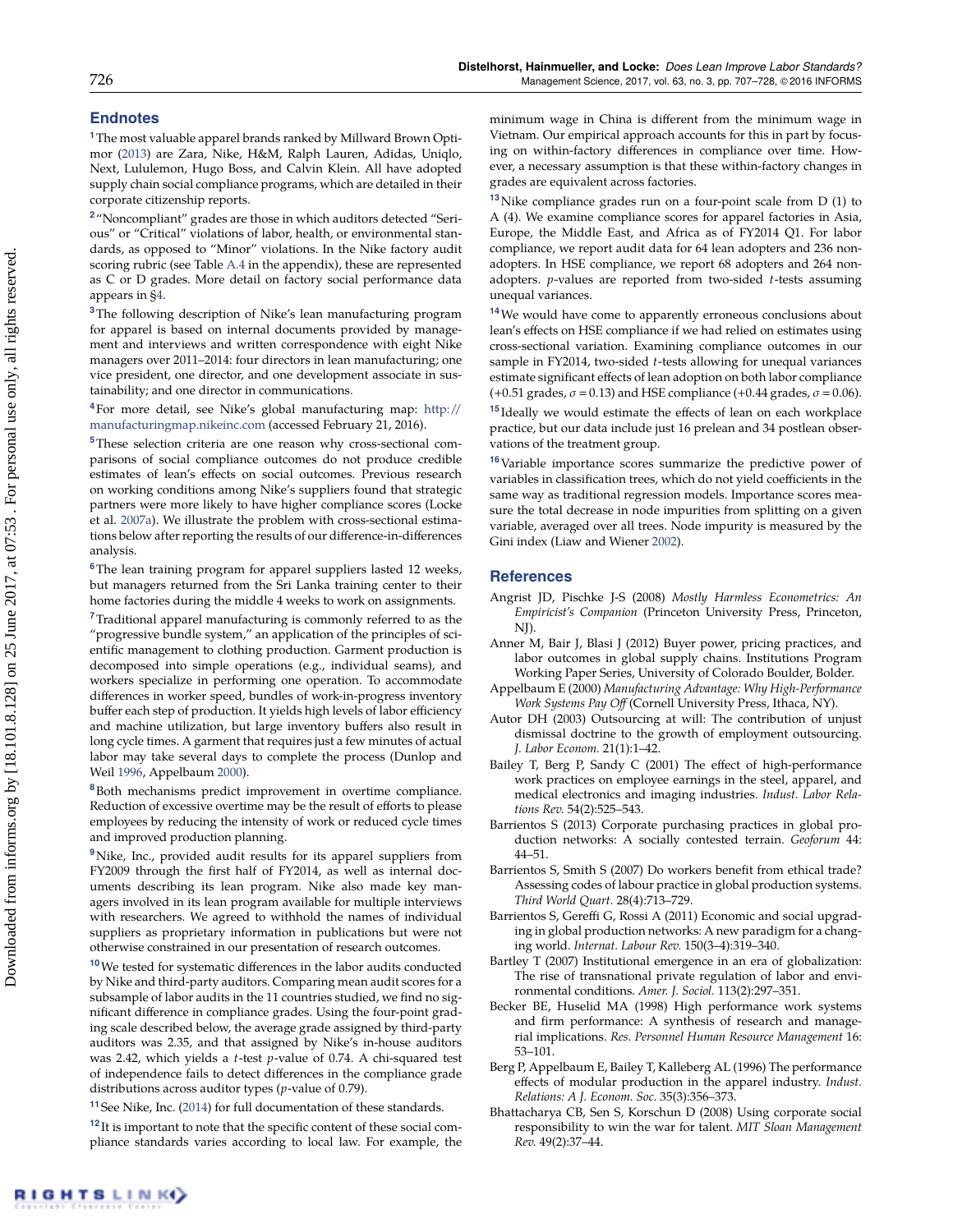- <span id="page-21-35"></span>Bloom N, Van Reenen J (2007) Measuring and explaining management practices across firms and countries. *Quart. J. Econom.* 122(4):1351–1408.
- <span id="page-21-20"></span>Bloom N, Eifert B, Mahajan A, McKenzie D, Roberts J (2013) Does management matter? Evidence from India. *Quart. J. Econom.* 128(1):1–51.
- <span id="page-21-43"></span>Breiman L (2001) Random forests. *Machine Learn.* 45(1):5–32.
- <span id="page-21-44"></span>Breiman L (2002) Manual on setting up, using, and understanding random forests, v3.1. Statistics Department, University of California, Berkeley.
- <span id="page-21-40"></span>Brown GD, O'Rourke D (2007) Lean manufacturing comes to China: A case study of its impact on workplace health and safety. *Internat. J. Occupational Environ. Health* 13(3):249–257.
- <span id="page-21-22"></span>Cappelli P, Neumark D (2001) Do "high-performance" work practices improve establishment-level outcomes? *Indust. Labor Relations Rev.* 25(4):737–775.
- <span id="page-21-37"></span>Cappelli P, Rogovsky N (1994) New work systems and skill requirements. *Internat. Labour Rev.* 133(2):205–220.
- <span id="page-21-0"></span>Cheng B, Ioannou I, Serafeim G (2014) Corporate social responsibility and access to finance. *Strategic Management J.* 35(1):1–23.
- <span id="page-21-39"></span>Clean Clothes Campaign (2008) Cashing in: Giant retailers, purchasing practices, and working conditions in the garment industry. Report, Clean Clothes Campaign, Amsterdam.
- <span id="page-21-29"></span>Cohen J, Sabel C (2006) Extra rempublicam nulla justitia? *Philos. Public Affairs* 34(2):147–175.
- <span id="page-21-27"></span>Connor T, Dent K (2006) Offside! Labour rights and sportswear production in Asia. Report, Oxfam International, Oxford, UK.
- <span id="page-21-24"></span>Dhanarajan S (2005) Managing ethical standards: When rhetoric meets reality. *DevelopmentPractice* 15(3–4):529–538.
- <span id="page-21-32"></span>Distelhorst G, Locke R, Pal T, Samel H (2014) Production goes global, standards stay local: Private labor regulation in the global electronics industry. MIT Political Science Department Research Paper, Massachusetts Institute of Technology, Cambridge.
- <span id="page-21-18"></span>Dunlop JT, Weil D (1996) Diffusion and performance of modular production in the U.S. apparel industry. *Indust. Relations: A J. Econom. Soc.* 35(3):334–355.
- <span id="page-21-6"></span>Egels-Zandén N (2007) Suppliers' compliance with MNCs' codes of conduct: Behind the scenes at Chinese toy suppliers. *J. Bus. Ethics* 75(1):45–62.
- <span id="page-21-11"></span>Flammer C (2013) Corporate social responsibility and shareholder reaction: The environmental awareness of investors. *Acad. Management J.* 56(3):758–781.
- <span id="page-21-47"></span>Friedman E, Lee CK (2010) Remaking the world of Chinese labour: A 30-year retrospective. *British J. Indust. Relations* 48(3):507–533.
- <span id="page-21-13"></span>Gereffi G (1999) International trade and industrial upgrading in the apparel commodity chain. *J. Internat. Econom.* 48(1):37–70.
- <span id="page-21-42"></span>Greene W (2004) The behaviour of the maximum likelihood estimator of limited dependent variable models in the presence of fixed effects. *Econometrics J.* 7(1):98–119.
- <span id="page-21-36"></span>Guillén MF (1994) *Models of Management: Work, Authority, and Organization in a Comparative Perspective* (University of Chicago Press, Chicago).
- <span id="page-21-34"></span>Harney A (2008) *The China Price: The True Cost of Chinese Competitive Advantage* (Penguin, New York).
- <span id="page-21-25"></span>Harrison A, Scorse J (2010) Multinationals and anti-sweatshop activism. *Amer. Econom. Rev.* 100(1):247–273.
- <span id="page-21-31"></span>Haufler V (2001) *A Public Role for the Private Sector: Industry Self-Regulation in a Global Economy* (Carnegie Endowment for International Peace, Washington, DC).
- <span id="page-21-4"></span>Henisz WJ, Dorobantu S, Nartey LJ (2014) Spinning gold: The financial returns to stakeholder engagement. *Strategic Management J.* 35(12):1727–1748.
- <span id="page-21-14"></span>Hurst R, Eastham A, Gittings S, Kelkar U, Martowicz M, Muckosy P, Reddy S, Thomas C (2011) Finding the sweet spot: Smarter ethical trade that delivers more for all. Report, Impactt, London.
- <span id="page-21-21"></span>Huselid MA (1995) The impact of human resource management practices on turnover, productivity, and corporate financial performance. *Acad. Management J.* 38(3):635–672.
- <span id="page-21-19"></span>Ichniowski C, Shaw K, Prennushi G (1997) The effects of human resource management practices on productivity: A study of steel finishing lines. *Amer. Econom. Rev.* 87(3):291–313.
- <span id="page-21-48"></span>Ichniowski C, Kochan TA, Levine D, Olson C, Strauss G (1996) What works at work: Overview and assessment. *Indust. Relations: A J. Econom. Soc.* 35(3):299–333.
- <span id="page-21-12"></span>International Labour Organization (2005) Promoting fair globalization in textiles and clothing in a post-MFA environment: Report for discussion at the tripartite meeting on promoting fair globalization in textiles and clothing in a post-MFA environment. Report, International Labour Organization, Geneva.
- <span id="page-21-41"></span>International Labour Organization (2011) Labour administration and labour inspection. Report V, International Labour Conference 100th Sess., International Labour Organization, Geneva.
- <span id="page-21-30"></span>Keck ME, Sikkink K (1998) *Activists Beyond Borders: Advocacy Networks in International Politics* (Cornell University Press, Ithaca, NY).
- <span id="page-21-28"></span>Kernaghan C (2006) *U.S. Jordan Free Trade Agreement Descends Into Human Trafficking and Involuntary Servitude* (National Labor Committee, New York).
- <span id="page-21-23"></span>King AA, Lenox MJ (2001) Lean and green? An empirical examination of the relationship between lean production and environmental performance. *Production Oper. Management* 10(3): 244–256.
- <span id="page-21-26"></span>King BG, Pearce NA (2010) The contentiousness of markets: Politics, social movements, and institutional change in markets. *Annual Rev. Sociol.* 36(1):249–267.
- <span id="page-21-9"></span>King BG, Soule SA (2007) Social movements as extra-institutional entrepreneurs: The effect of protests on stock price returns. *Admin. Sci. Quart.* 52(3):413–442.
- <span id="page-21-10"></span>Klassen RD, McLaughlin CP (1996) The impact of environmental management on firm performance. *Management Sci.* 42(8): 1199–1214.
- <span id="page-21-2"></span>Koh P-S, Qian C, Wang H (2014) Firm litigation risk and the insurance value of corporate social performance. *Strategic Management J.* 35(10):1464–1482.
- <span id="page-21-3"></span>Kytle B, Ruggie JG (2005) Corporate social responsibility as risk management: A model for multinationals. Working paper 10, Corporate Social Responsibility Initiative, Cambridge, MA.
- <span id="page-21-45"></span>Liaw A, Wiener M (2002) Classification and regression by random-Forest. *R News* 2(3):18–22.
- <span id="page-21-38"></span>Locke R, Amengual M, Mangla A (2009) Virtue out of necessity? Compliance, commitment, and the improvement of labor conditions in global supply chains. *Politics Soc.* 37(3):319–351.
- <span id="page-21-16"></span>Locke R, Kochan T, Romis M, Qin F (2007a) Beyond corporate codes of conduct: Work organization and labour standards at Nike's suppliers. *Internat. Labour Rev.* 146(1–2):21–40.
- <span id="page-21-5"></span>Locke RM (2013) *The Promise and Limits of Private Power: Promoting Labor Standards in a Global Economy* (Cambridge University Press, New York).
- <span id="page-21-7"></span>Locke RM, Qin F, Brause A (2007b) Does monitoring improve labor standards? Lessons from Nike. *Indust. Labor Relations Rev.* 61(1):3–31.
- <span id="page-21-15"></span>Lund-Thomsen P, Lindgreen A (2014) Corporate social responsibility in global value chains: Where are we now and where are we going? *J. Bus. Ethics* 123(1):11–22.
- <span id="page-21-8"></span>Lund-Thomsen P, Nadvi K, Chan A, Khara N, Xue H (2012) Labour in global value chains: Work conditions in football manufacturing in China, India and Pakistan. *Development Change* 43(6):1211– 1237.
- <span id="page-21-1"></span>Luo X, Wang H, Raithel S, Zheng Q (2013) Corporate social performance, analyst stock recommendations, and firm future returns. *Strategic Management J.* 36(1):123–136.
- <span id="page-21-17"></span>MacDuffie JP (1995) Human resource bundles and manufacturing performance: Organizational logic and flexible production systems in the world auto industry. *Indust. Labor Relations Rev.* 48(2):197–221.
- <span id="page-21-33"></span>MacLean TL, Behnam M (2010) The dangers of decoupling: The relationship between compliance programs, legitimacy perceptions, and institutionalized misconduct. *Acad. Management J.* 53(6):1499–1520.
- <span id="page-21-46"></span>Milgrom P, Roberts J (1990) The economics of modern manufacturing: Technology, strategy, and organization. *Amer. Econom. Rev.* 80(3):511–528.